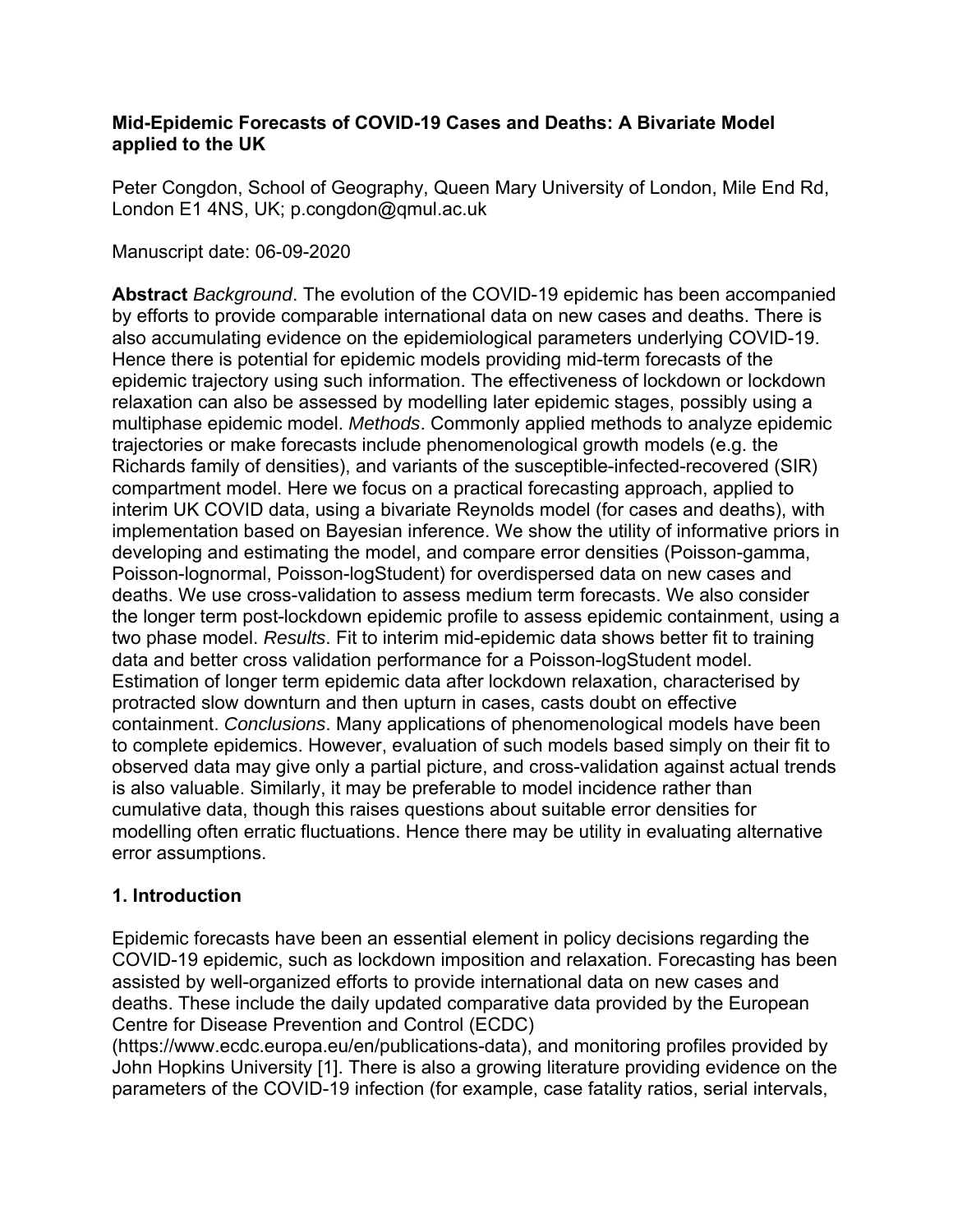etc). Hence the potential occurs for epidemic models that are applicable to routinely collected data, that make use of accumulated evidence, and can provide forecasts for epidemics observed at mid-stage. Policy decisions in many countries (imposition of lockdowns, and later relaxation) have been made based on trends in observed numbers of cases and deaths, while admitting these may be subject to measurement error - for example, identified cases may understate total numbers infected; there are fluctuations in daily new cases due to variation in daily testing; and there may be COVID-19 diagnostic errors.

Commonly applied approaches to quantitative modelling of aggregate epidemic data differ in the data inputs they require, their assumptions, their estimability, and in their scope for practical application to making forecasts. Commonly applied methods include phenomenological growth models [2], such as the Richards family of densities [3], and variants of the susceptible-infected-recovered (SIR) compartment model [4]. Phenomenological models are parameterised in terms of epidemic trajectories and provide estimates of crucial epidemiological parameters [5], while avoiding the complexity of more formal models of disease transmission which can be difficult to estimate and provide projections [4,6]. As mentioned by Wu et al [7], phenomenological models are "particularly suitable when significant uncertainty clouds the epidemiology of an infectious disease". By contrast, as noted in [8], compartmental transmission models may be based on untested assumptions such as random mixing between all individuals in a given population, may be sensitive to starting assumptions, and may provide estimates that differ considerably between models. Such models often rely on preset parameters, which may mean prediction uncertainty is understated. They may also be complex to specify when an epidemic has more than one phase.

Here we focus on a practical forecasting approach using routinely available data on new cases and deaths (from ECDC) to estimate parameters of a bivariate version of the Reynolds model. Implementation is based on Bayesian inference principles, incorporating accumulated evidence on relevant parameters via informative priors. The operation and utility of this approach is demonstrated using data on new cases and deaths in the United Kingdom (UK), with a focus on predictive accuracy for 20-day ahead forecasts of cases and deaths, based on mid-epidemic data. Other policy relevant parameters such as the effective reproduction ratio are also estimated in analysis of longer term epidemic data.

#### **2. Related Research**

A number of studies, with widely differing methodologies, have been made which forecast different aspects of the COVID epidemic or related health care need. In its impact on policy making in the UK and US, perhaps most influential has been the Imperial College model [9]. This is based on microsimulation with transmission through contacts between susceptible and infectious individuals in various settings, or randomly in the community, depending on spatial distance between contacts. A number of epidemic parameters (e.g. incubation periods and basic reproduction numbers) are preset. Forecasts are provided for deaths and hospital beds. Also providing forecasts across countries is the model of the Institute for Health Metrics and Evaluation [8]. This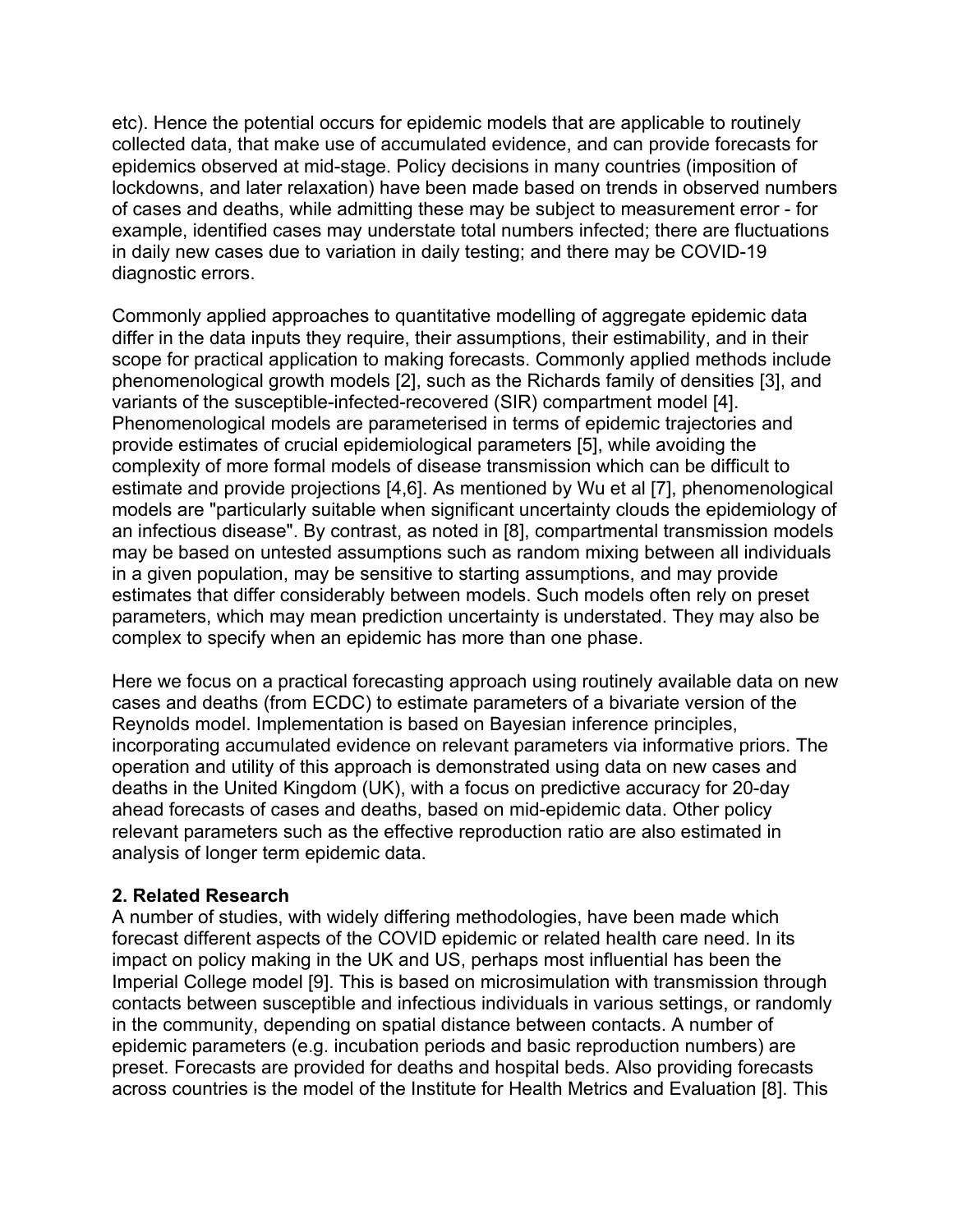has no underlying representation of epidemic dynamics, but is based on fitting a hierarchical parametric model for observed cumulative death rates in different countries, and then projecting these forward.

Various types of time series forecast have also been made, using ARIMA models [10, 11], exponential smoothing [12], or autoregression in cases; for example, the study by Johndron et al [13] postulates daily deaths as a lagged function of earlier new cases. Autoregression in cases, with potential for short term forecasting, is illustrated (for foot and mouth disease) by the first order autoregressive model of Lawson et al [14], while (for multiple spatial units) the model of Bracher and Held [15] specifies a first order autoregression based on the mean incidence in adjacent areas.

Regarding phenomenological models, the study by Zhao et al [5] exemplifies their application to epidemic forecasting, though to the Zika epidemic in 2015 rather than the COVID-19 epidemic. Applications of such models to COVID-19 include [16] and [17].

## 3. **Methods**

## 3.1 Phenomenological Models

Basic phenomenological models for epidemic trajectories include the logistic, Gompertz, and Rosenzweig, which have been the basis for a range of generalizations [2, 3]. Application of the logistic model to COVID-19 is exemplified by the studies of Batista

[18] and Shen [19]. For time  $t$  , the logistic model for new cases  $C'(t)$  and

cumulative cases  $C(t)$  is

$$
C'(t) = rC(t)\left[1 - \frac{C(t)}{K}\right],
$$
  
\n
$$
C(t) = \frac{K}{\left[1 + e^{-r(t - t_L)}\right]},
$$
\n(1)

where *K* is the maximum number of cases (final epidemic size),  $r > 0$  measures the intensity of exponential growth in cases in the early epidemic phase, and  $\tau_L$  is the inflection point where new cases are highest. The Richards model [20] modifies the logistic incidence function to

$$
C'(t) = rC(t) \left[ 1 - \left( \frac{C(t)}{K} \right)^a \right], \qquad (2)
$$
  
with solution

$$
C(t) = \frac{K}{\left[1+e^{-r(t-\tau)}\right]^{1/a}}.
$$

The parameter  $a > 0$  modifies the incidence decline phase of the logistic, that is measures the extent of deviation from the standard logistic curve. The turning point  $\tau$ ,

when incidence peaks, is obtained when  $C(t)$  equals  $K(1 + a)^{-1/a}$  [21]. The peak incidence is important for the healthcare planning, for example aligning the forecast peak with hospital bed capacity [22].

Other commonly used models are the Gompertz model [23] with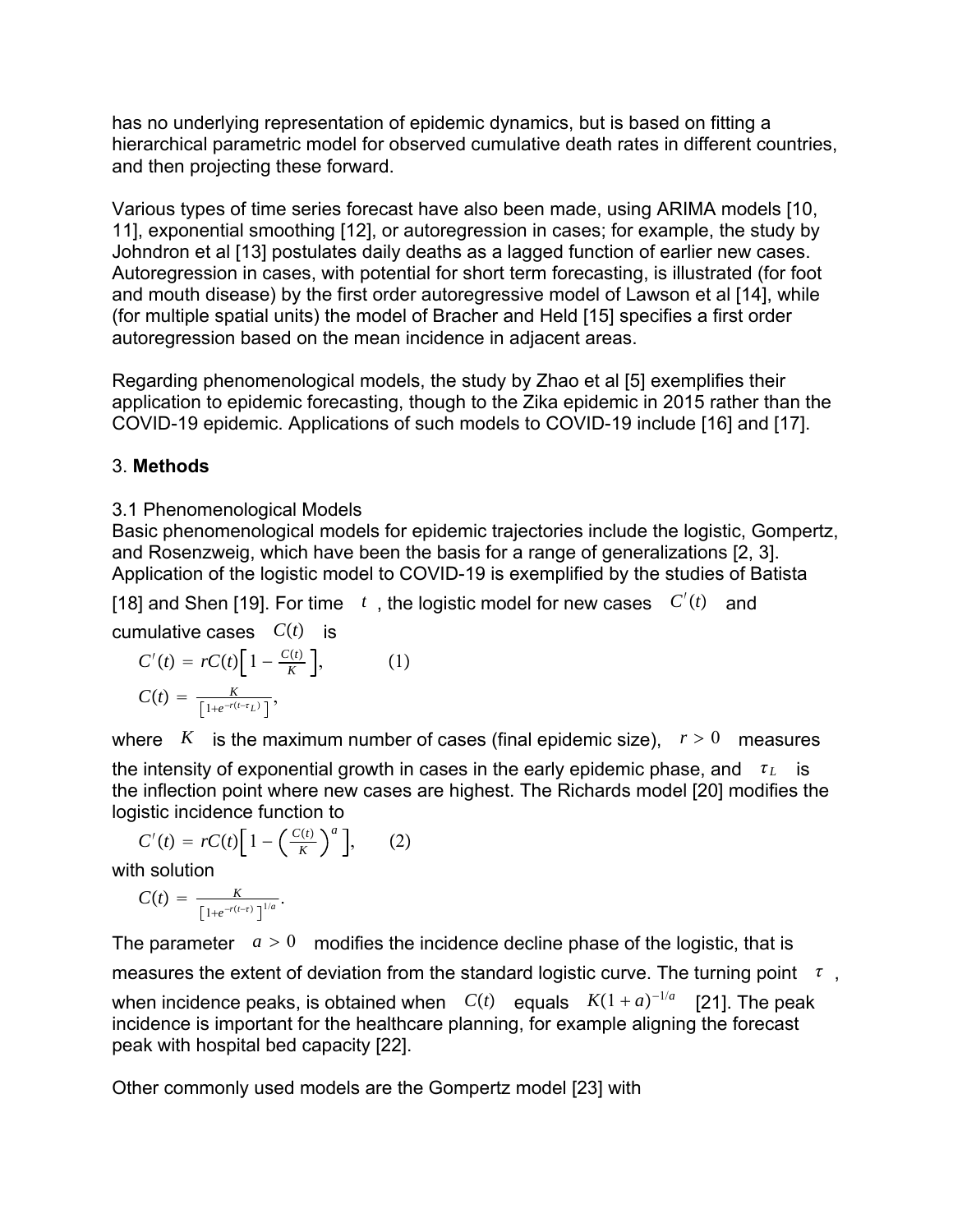$C'(t) = rC(t)\log[K/C(t)],$ while the Rosenzweig [24] has

 $C'(t) = rC(t)\left[\frac{C(t)}{K}\right]$  $a^{a}$  - 1].

The incidence function represented by  $C'(t)$  can be used to define mean incidence in statistical likelihoods for new cases data. Thus time series of incidence counts can often be satisfactorily modelled as a Poisson, with means defined by  $\;\; C'(t) \;\;$  functions [25, 26]. Similarly the cumulative cases function  $C(t)$  can be used to define mean epidemic size in models for cumulative case counts [24, 27].

It may be preferable to estimate epidemic model parameters by analyzing new cases rather than cumulative cases, as the latter have serially correlated measurement error, leading to understatement of parameter uncertainty [28]. As stated in [28], "independence of sequential measurement errors, ... is clearly violated when observations are accumulated through time". However, estimation using new cases and deaths puts a much greater focus on how to deal with stochastic variation in the data. For daily data, fluctuations in new events may be considerable, whereas cumulative cases and deaths are usually smooth functions.

While for smaller epidemics, a Poisson density for mean incidence may be applied, for larger epidemics such as COVID-19, a negative binomial density is often preferred, both because of large incidence counts, and to represent often erratic incidence fluctuations that lead to overdispersion relative to the Poisson [28]. Other overdispersed versions of the Poisson can be achieved by mixing the Poisson with a suitable density (e.g. a lognormal density) [29,30], and this may be beneficial in detecting unusual observations.

#### 3.2 Model Specification: Poisson Overdispersion

Consider the Richards model parameters. Let  $c_t$  and  $C_t$  denote incidence and cumulative incidence counts at times  $t = 1, \ldots, T$  (days in the case of COVID data from ECDC). We condition on the first case or cases (i.e. the first observation), and take incidence at time *t* as a function of cumulative cases at *t* − 1 , so that for a Poisson model we have

$$
c_t \sim Poisson(\mu_t)
$$

$$
\mu_t = rC_{t-1}[1 - (C_{t-1}/K)^a], \quad t = 2, \ldots, T.
$$

*In practice many epidemic datasets are overdispersed relative to the Poisson, and* many studies adopt a negative binomial model instead. We can specify an overdispersed model (including the negative binomial) by introducing multiplicative random effects [29, eqn 2], such that the Poisson means for incidence are specified by

$$
\mu_t = rC_{t-1}[1 - (C_{t-1}/K)^a]\epsilon_t, \qquad (3)
$$

where the  $\epsilon_t$  are positive random effects. For the Poisson-gamma model (equivalent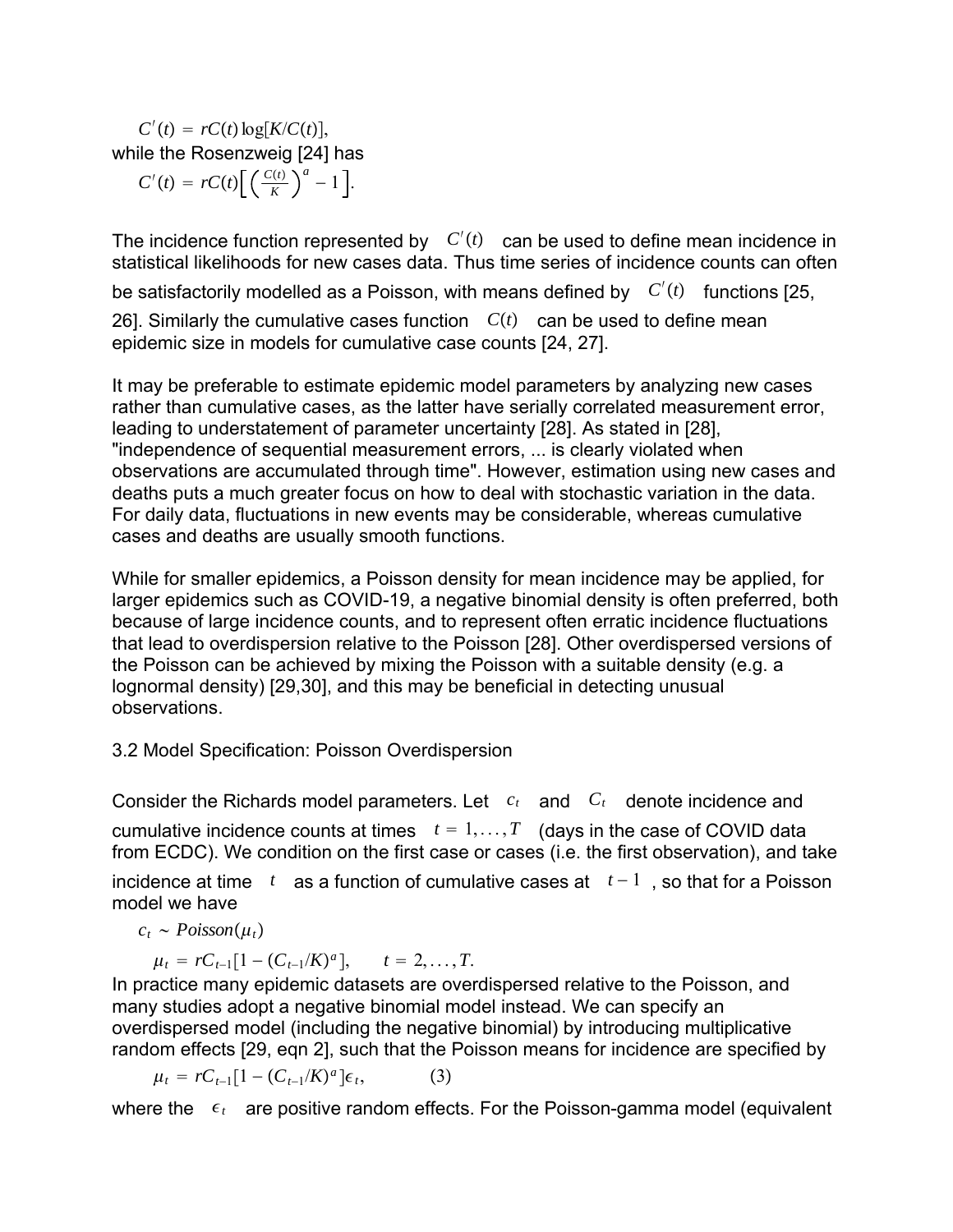to a Negative Binomial), the  $\epsilon_t$  are gamma distributed with mean 1, namely

$$
\epsilon_t \sim Gamma(\lambda, \lambda),
$$

where  $1/\lambda$  is the overdispersion parameter mentioned by [28]. Note that the assumed parameterisation of the gamma density with random variable *x* is

$$
p(x|a,b) = \frac{b^a}{\Gamma(a)} x^{a-1} e^{-bx}.
$$

Other options in (3) are to take  $u_t = \log(\epsilon_t)$  as normally distributed [29]

 $u_t \sim Normal(0, \sigma_{\epsilon}^2),$ 

or Student t distributed [31],

 $u_t \sim \text{Student}$  -  $t(0, \sigma_{\epsilon}^2, v)$ 

where  $\boldsymbol{v}$  is a degrees of freedom parameter. These two options define the Poisson-Lognormal (PLN) and Poisson-log-Student (PLS) options respectively [30]. The PLN and PLS representations may provide a more robust alternative to the Poisson-gamma [31, 32, 33, 34, 35], as their tails are heavier than for the gamma distribution, and have been found to be better at accommodating outliers (such as daily "spikes" in an epidemic application).

3.3 A Joint Model for New Cases and New Deaths

In the analysis below we apply a bivariate estimation with both new cases and deaths

modelled using the Richards specification. Thus denote  $d_t$  and  $D_t$  as new and cumulative deaths at time t. The joint likelihood for an overdispersed Poisson model for both outcomes then specifies

$$
c_{t} \sim Poisson(\mu_{ct}),
$$
  
\n
$$
d_{t} \sim Poisson(\mu_{dt}),
$$
  
\n
$$
\mu_{ct} = r_{c}C_{t-1}[1 - (C_{t-1}/K_{c})^{a_{c}}] \epsilon_{ct},
$$
  
\n
$$
\mu_{dt} = r_{d}D_{t-1}[1 - (D_{t-1}/K_{d})^{a_{d}}] \epsilon_{dt}, \quad t = 2,...,T.
$$
\n(5)

For a Bayesian application, we need to specify prior densities, or priors for short, for the parameters. For the epidemic size parameter  $K_c$ , a diffuse prior confined to positive values, such as a diffuse gamma density - for example  $Ga(1,\varepsilon)$  or  $G(\varepsilon,\varepsilon)$ , with  $\varepsilon$ small - was found to lead to convergence problems. As noted in [18],"... in the early stage, the logistic curve follows an exponential growth curve, so the estimation of *K*

is practically impossible". This difficulty persists when an epidemic is past its peak but early in a downturn. However, Batista [18] mentions a relationship (for the logistic model) between successive cumulative case counts that may assist in providing a prior

for *Kc* . Specifically for three points spaced *m* time units apart, one may obtain the relationship for a point estimator of *Kc* , namely

$$
K_c^e = \frac{C_{t-m}(C_{t-2m}C_{t-m}-2C_{t-2m}C_t+C_{t-m}C_t)}{(C_{t-m}^2-C_tC_{t-2m})}.
$$

One may use this point estimator to define a prior mean for  $K_c$  in the Richards model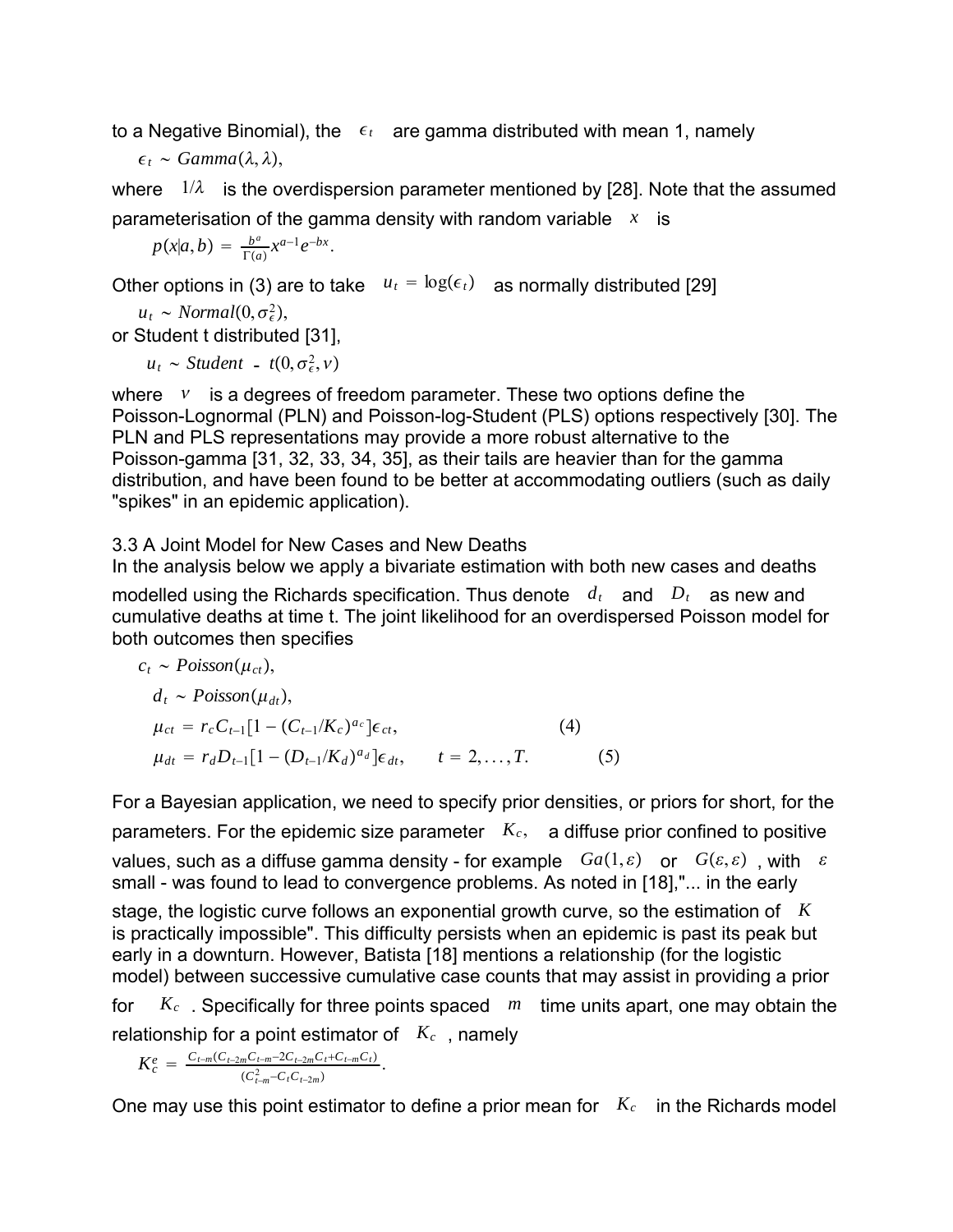(which is a generalisation of the logistic). Specifically, one may take a lognormal density prior for  $K_c$  , with  $log(K_c^e)$  as mean, and a suitable variance, such that the prior is still relatively diffuse. For example, suppose  $K_c^e$  is 250000, and the variance in the lognormal is set at 1. Then the 97.5 percentile for the lognormal prior is 1.73 million.

In the bivariate specification (for new cases and deaths jointly), we seek to share prior information between outcomes. One option for the prior on  $K_d$  (the final death total) is as a function of  $K_c$ , namely

 $K_d = \Phi K_c$ 

where  $\Phi$  is a form of case fatality ratio (CFR). An informative prior for  $\Phi$  could be based on the COVID experience in similar countries, or on experience of epidemics of similar diseases. Considering the first option, and an appropriate prior for analysing UK

data, an informative prior for  $\Phi$  could be provided by the case fatality ratio across the European Union (the UK being no longer an EU member). International information on case fatality is provided at

https://ourworldindata.org/mortality-risk-covid#the-current-case-fatality-rate-of-covid-19.

Alternatively one may link  $K_c$  and  $K_d$  using both the point estimator  $K_c^e$  and a case fatality ratio, namely  $K_d^e = \Phi K_c^e$ . Then a lognormal density prior can be taken for  $K_d$ , with  $log(K_d^e) = log(K_c^e) + log(\Phi)$  as the mean, and a suitable variance such that the prior is still relatively diffuse.

Another possible prior to link ultimate cases and deaths would involve a time series in

time-specific case fatality ratios, such as an autoregression  $\phi_t \thicksim N(\rho \phi_{t-1}, \sigma_\phi^2)$  , with  $\phi_t$ estimated from cumulative data on deaths and cases. Some analyses of epidemics show that the CFR early in an epidemic may underestimate later values [36], in which

case the prior on  $\Phi$  may be constrained to exceed the final  $\phi_t$  based on observed data. With regard to COVID-19 not all epidemics fit this pattern, with the US (for example) showing a decline in CFRs at later epidemic stages. There is also evidence that the infection to mortality ratio (a more precise measure than the CFR) has fallen

[37]. To allow for such a scenario, the prior for  $\Phi$  could be centred at the last observed  $\phi_t$ , rather than constrained to exceed it.

Joint priors on other parameters could be considered, for example, bivariate normal priors on the logs of *rc* and *rd* , or on the logs of *ac* and *ad* . In the empirical analysis below we focus on priors linking the final epidemic and death total parameters,

 $K_c$  and  $K_d$ , as these are an important influence on forecasts.

## 3.4 Medium Term Forecasts

Many applications of phenomenological models are to historic data on epidemics, where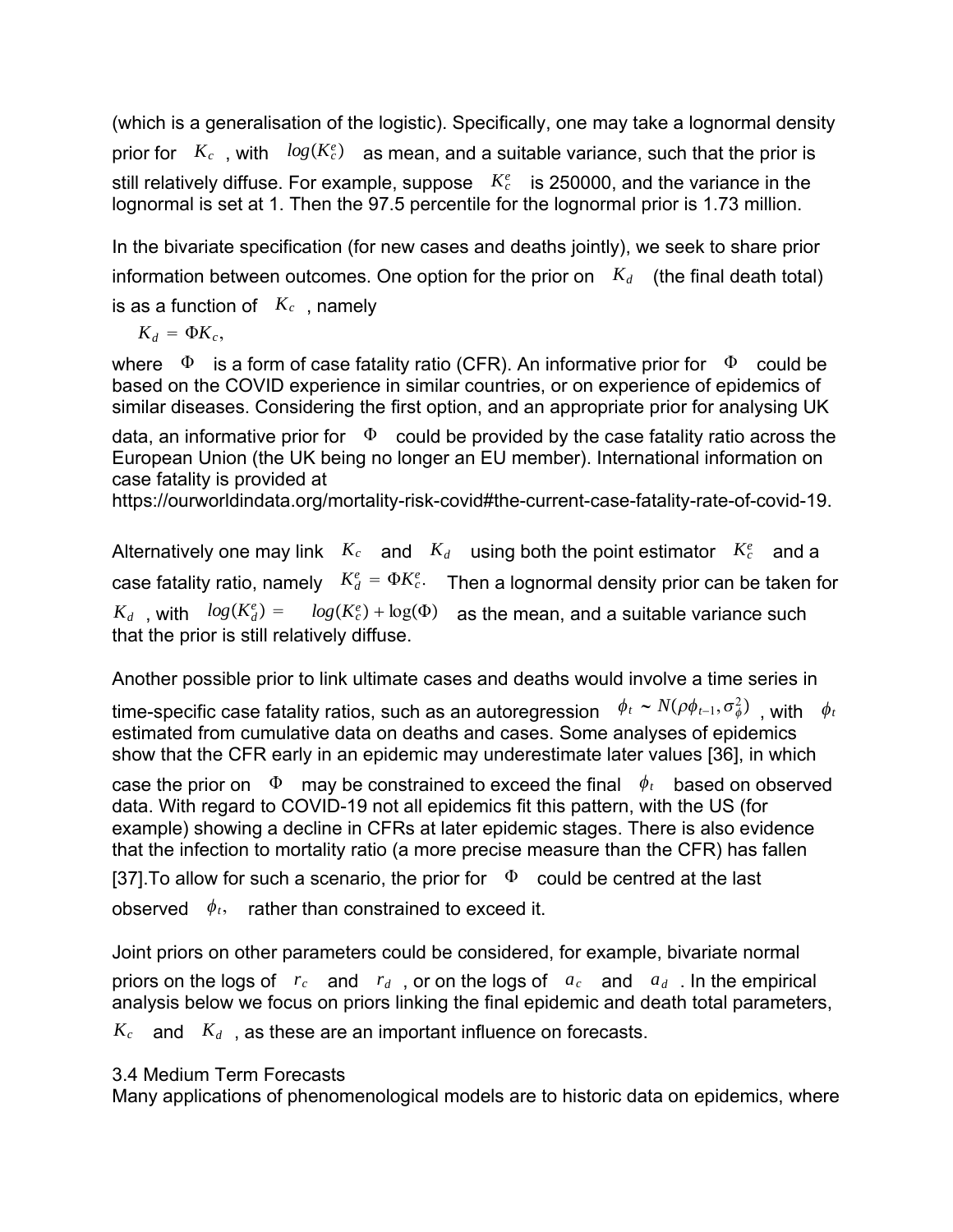the epidemic has run to its full extent. Here we consider applications to incomplete epidemics (e.g. epidemics observed to their mid point or early in the downturn), and to forecasts using such data. Forecasts at an intermediate point within the observation span are of interest in themselves for policy purposes. However, they can also be used in comparative model evaluation by using cross-validation, with only some data used for estimating the model, and some held out for validation.

Thus suppose the training sample is formed by observations up to time  $M < T$ , while the *F* subsequent observations at times  $t = M + 1, ..., M + F$  (where  $M + F \leq T$ ) are used as a validation sample. Predictions  $c_{new,M+1}$  and  $d_{new,M+1}$  for new cases and deaths at time  $M+1$  are based on observed cumulative counts  $C_M$  and  $D_M$ . As usual in Bayesian inference, predictions are obtained as replicate data sampled

from the posterior predictive densities  $p(c_{new}|Y) = \int p(c_{new}|Y,\theta)d\theta$  and  $p(d_{\mathit{new}}|Y) = \int p(d_{\mathit{new}}|Y,\theta)d\theta$  where  $Y = (c,d)$  are data on new cases and deaths, and  $\theta$  are parameters in the joint model of section 3.3 [38].

Predicted cumulative counts at time  $M+1$  are then obtained as  $C_{new,M+1} = C_{new,M} + c_{new,M+1}$  and  $D_{new,M+1} = D_{new,M} + d_{new,M+1}$ . Predicted new cases and deaths at  $M+2$ ,  $c_{new,M+2}$  and  $d_{newM+2}$ , are then sampled from the appropriate phenomenological model form, with predicted new cases and deaths at  $M+2$  based on  $C_{new,M+1}$  and  $D_{new,M+1}$ . Cumulated cases and deaths at  $M+2$ are then obtained by adding predicted new cases and deaths for  $M+2$  to  $C_{new,M+1}$ and  $D_{new,M+1}$ . This process is continued until time  $M + F$ .

Fit can be assessed by whether credible intervals for predictions in the cross-validation period include actual incidence and new deaths. Also relevant are probabilities of over or under-prediction. For example, consider predicted new cases *cnew*,*s*,*t* for the validation period  $t = M + 1, ..., M + F$ , and for MCMC samples  $s = 1, ..., S$ , and let average new predicted cases during the validation period (the average over  $F$  days) at iteration *s* be denoted  $\bar{c}_{new,s,T+1:T+F}$  . We want to compare average predicted new cases with average actual new cases,  $\bar{c}_{T+1:T+F}$ , during the validation period. Probabilities of overprediction can be obtained from binary indicators

 $O_s^{(c)} = I(\bar{c}_{new,s,T+1:T+F} > \bar{c}_{T+1:T+F}),$   $s = 1,...,S,$ 

where  $I(A) = 1$  if condition A is true, and  $I(A) = 0$  otherwise. Thus at each iteration we compare average new cases (modelled) during the validation period with actual average new cases.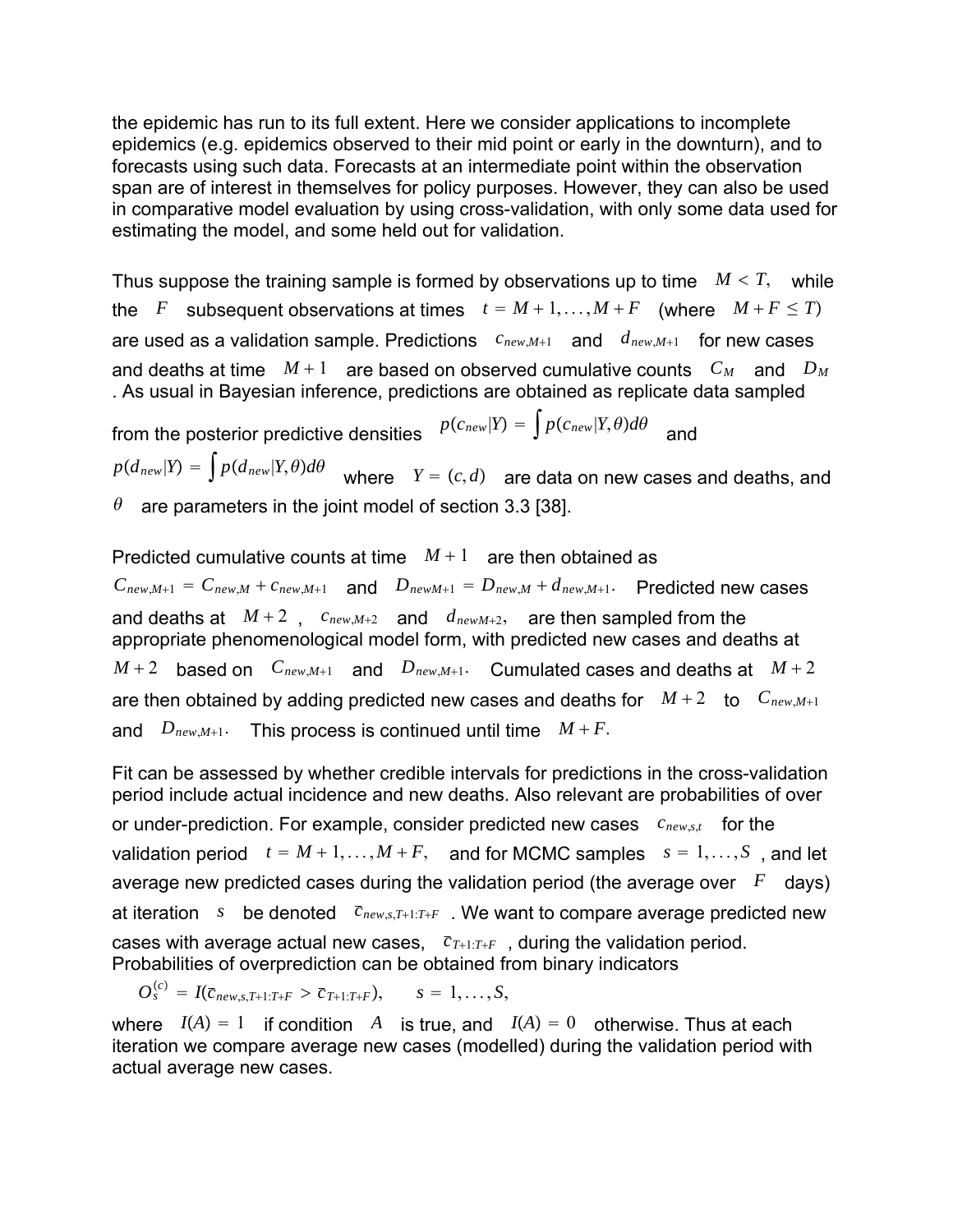Probabilities of overprediction for new cases,  $\omega_c$ , are estimated as *s*1 ∑  $O_{s}^{(c)}$ /*S*. Probabilities of underprediction can be obtained as  $1 - \omega_c$ . A satisfactory prediction would have  $0.05 < \omega_c < 0.95$ , with  $\omega_c$  over 0.95 indicating a high probability of overprediction, while  $\omega_c$  under 0.05 indicates a high probability of underprediction. Underprediction means under-forecasting of future cases and may lead to incorrect inferences regarding epidemic control, as it implies a lessening in incidence earlier than actually occurred.

*S*

3.5 Later Epidemic Stages and Effective Reproduction Ratios

Strategic decisions regarding containment of the COVID-19 epidemic, in the UK and other countries, have depended on trends in new infections and deaths, but also on the effective reproduction rate. Thus in the UK the choice on whether or not to relax the initial COVID lockdown restructions was based on five criteria, with two being numeric: first, "a sustained and consistent fall in daily death rates", and second that the "rate of infection is decreasing to manageable levels", meaning that the effective reproduction ratio is demonstrably below 1. The reproduction rate may also become especially relevant at later epidemic stages (post-lockdown), after a downturn from the initial peak and after lockdown measures have been relaxed. Here the concern is to prevent a

resurgence of infection, indicated by an upturn in *Rt* .

In the case of a protracted downturn, with new cases remaining non-neglible, the concern is especially that there may be a resurgence in cases, and possibly also deaths, at some point. This is colloquially known as a "second wave", and in some European countries (e.g. France, Spain) there have been pronounced second waves in the COVID-19 epidemic. Such a resurgence indicates use of a multiphase model [39], with a second phenomenological model applied to data after a switch-point between epidemic regimes.

Consider a model for new cases only. The two phenomenological models (before and after the switch-point) have distinct parameters. The switch-point is taken as a latent

parameter,  $\kappa$ , such that for a two-phase Richards model

$$
c_t \sim Poisson(\mu_t)
$$
  
\n
$$
\mu_t = I(t < \kappa)r_1C_{t-1}[1 - (C_{t-1}/K_1)^{a_1}] + I(t \geq \kappa)r_2C_{t-1}[1 - (C_{t-1}/K_2)^{a_2}]
$$

where  $I(A) = 1$  when condition A is true, and 0 otherwise. The parameter  $\kappa$ can be assigned a uniform prior (on a positive interval) or a positive valued prior, such as an exponential density. If there is a second wave upturn in deaths also, then a bivariate model can be used, with switch points later for deaths than cases, due to delays in mortality upturns following incidence upturns. A three phase model would have two switch-points, with mean

$$
\mu_t = I(t < \kappa_1)r_1C_{t-1}[1 - (C_{t-1}/K_1)^{a_1}] + I(\kappa_2 > t \ge \kappa_1)r_2C_{t-1}[1 - (C_{t-1}/K_2)^{a_2}] + I(t \ge \kappa_2)r_3C_{t-1}[1 - (C_{t-1}/K_3)^{a_3}].
$$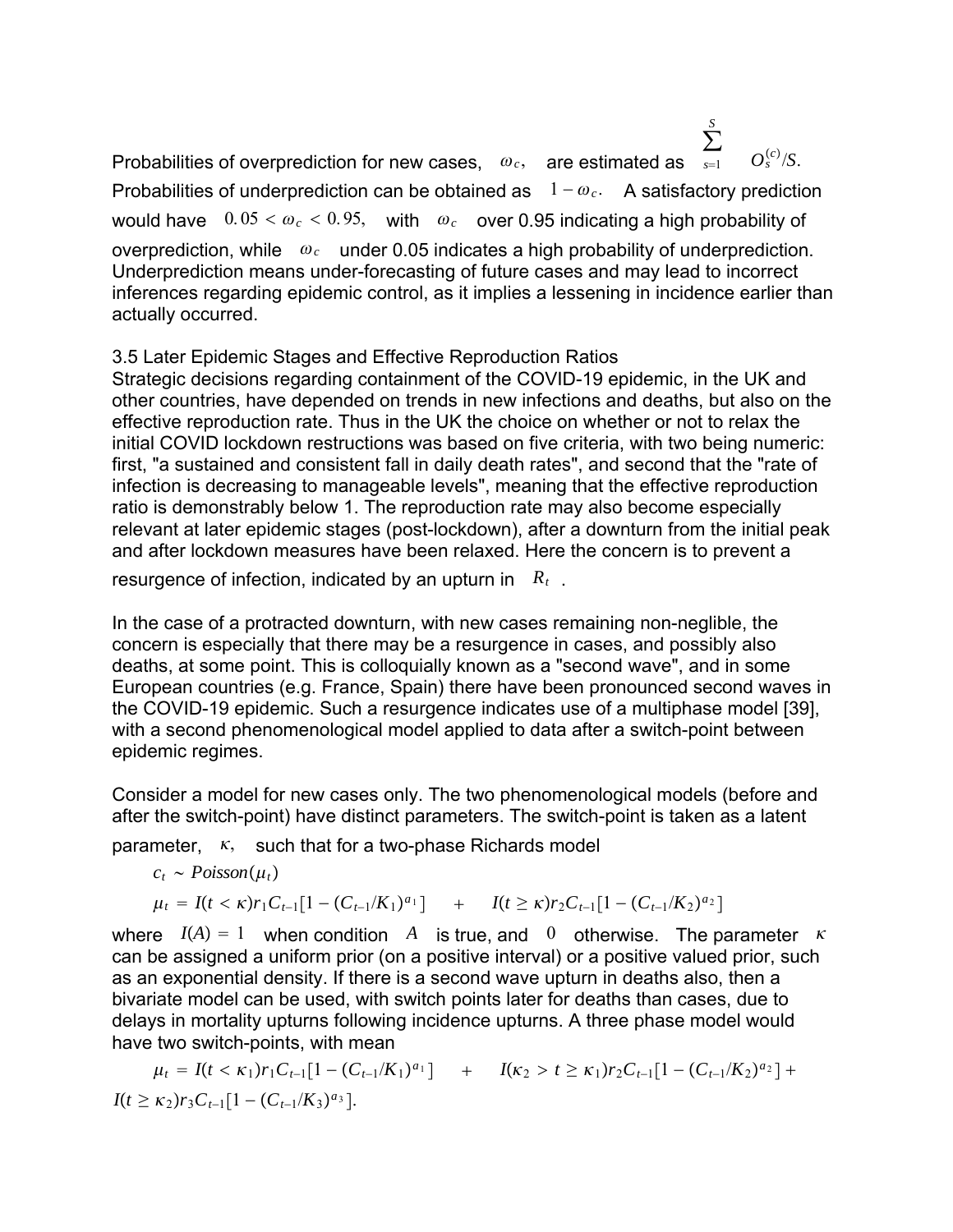An estimator of the effective reproduction rate  $R_t$  at time  $t$  is based on predictions from the phenomenological model, possibly multiphase, and from an estimate of the serial interval density. The serial interval is the time between symptom onset in an infected subject and symptom onset in the infectee. The serial interval density can

discretized in the form of weights  $\rho_j$ , applied to serial interval lengths (in days) up to a maximum *J* . These can be used to estimate effective reproduction ratios *Rt* within a phenomenological model to analyse new cases; see the papers [25], [40] and [41].

Thus  $R_t$  can be estimated as

$$
R_t = c_{new,t} / \sum_{j=0}^{J} \rho_j c_{new,t-j},
$$

where  $c_{\text{new},t}$  are predicted new case data from the phenomenological model.

## **4. Model Application**

We consider the application of the above methods to UK data on new cases and deaths from 1st February 2020 (when the first two cases of COVID-19 in the UK were reported according to ECDC). Observations are assigned dates as in the ECDC data. Figures 1a and 1b show daily trends in these outcomes up to 8th August 2020, with erratic fluctuations apparent in both outcomes. However, there is a broad downward trend in both outcomes from days 70 to 80, though with a more protracted decline as opposed to the initial upturn. Figures 2a and 2b show the relatively smooth evolution of cumulative cases and deaths.

## 4.1 Medium Term Forecasts

For medium term forecasts, we focus on the Richards bivariate model (section 3.3) and compare three alternative error assumptions as discussed in section 3.2: Poisson-Gamma (PG), Poisson-lognormal (PLN) and Poisson-log-Student (PLS). The Student density is represented by a scale mixture of normals [42]. Cross-validation

estimations are made at three points  $M < T$ . Thus we consider twenty day ahead forecasts at three different stages of the UK COVID-19 epidemic. For the first cross

validation, estimations are based on training data up to day  $M = 80$  with  $F = 20$ 

(i.e. the cross validation period consists of days  $81$  to  $100$ ). Cross validation

estimations with  $F = 20$  are also made for  $M = 100$  and for  $M = 120$ , with forecast accuracy based on comparing forecasts with hold out data for days  $M + 1, \ldots, M + F$ 

## 4.2 Model Assumptions

For prior densities on the unknowns in the medium term forecasts, exponential priors with mean 1 are assumed on  $r_c$  ,  $r_d$  ,  $a_c$  and  $a_d$  . For the precision  $1/\sigma_\epsilon^2$  in the PLN and PLS options, and for the parameter  $\lambda$  in the Poisson-gamma model, a gamma prior  $Gamma(1, 0.001)$  is assumed. For the PLS option, we take  $v = 4$  as a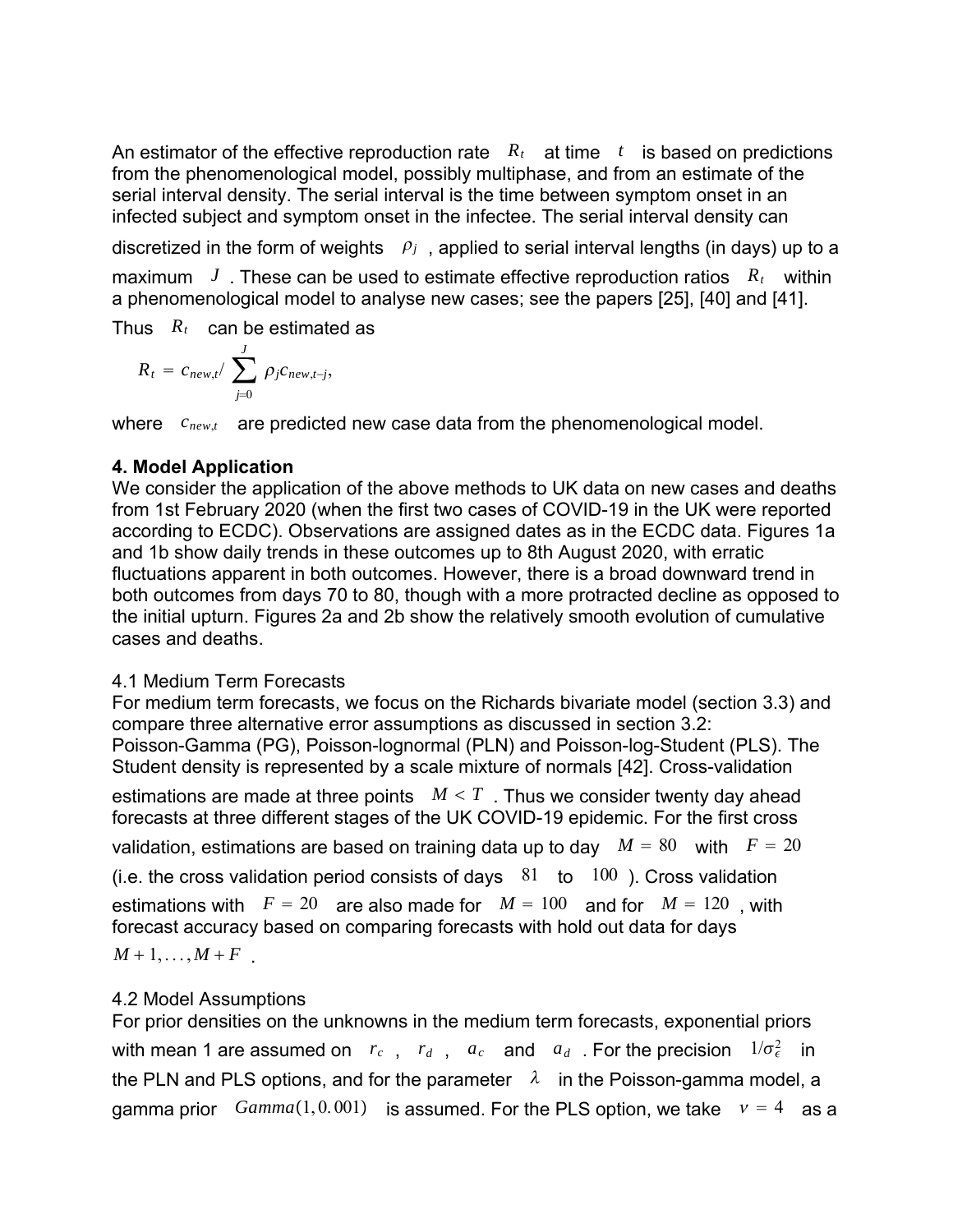preset option. The degrees of freedom can be difficult to estimate for relatively small datasets, and the option of the preset value  $v = 4$  is a robust option [43, 44]. For the maximum cases (epidemic size) parameter  $K_c$  we assume as lognormal prior, centred at  $log(K_c^e)$ , as discussed in section 3.2.

For the maximum deaths parameter  $K_d$ , we assume  $K_d = \Phi K_c$  where the prior for  $\Phi$  is a beta with mean defined by the EU-wide case fatality  $\phi_{EU}$  with total prior count *C* set at 5,  $C = 5$ . Thus the prior on  $\Phi$  is  $Beta(C\phi_{EU}, C(1 - \phi_{EU}))$ . For example, on 20-04-2020 (at day t=80), the EU wide case fatality rate was 0.101, and the prior is set at  $\Phi \sim \text{Beta}(0.505, 4.495)$ .

## 4.3 Model Fit and Estimation

Fit to the observed training data is assessed using the Watanabe--Akaike information criterion (WAIC) [45]. Cross-validation fit is assessed by the probabilities of

overprediction  $\omega_c$  and  $\omega_d$ , and by predictive coverage: whether the credible intervals for predicted cases and deaths (averages over each validation period) include the actual averages. Estimation uses the BUGS program [46], with posterior estimates based on the second halves of two chain runs of 100,000 iterations, and convergence assessed using Brooks-Gelman-Rubin criteria [47].

### 4.2 Modelling Later Epidemic Stages

To provide a longer term perspective on epidemic containment, we apply the best performing model to the full set of observations as at 8th August 2020 (T=190) when the first epidemic peak had passed. At this point there were 309 thousand cumulative cases and 46500 cumulative deaths. New cases and deaths (as 7 day moving averages) had reached maxima of 4850 and 950 respectively when the UK epidemic peaked in April. As a result of lockdown measures imposed in late March, by July daily new cases averaged just over 500 daily. However, lockdown relaxations from July were accompanied by the risk of resurgence. In that regard, an upturn was apparent with new cases in late July and early August averaging over 800 daily (see Figure 3), though deaths continued to fall, averaging around 50 per day in early August.

To model the full time series, and since there is no upturn in deaths, we focus on new

cases only. A two phase model is applied with shift parameter  $\kappa$  assigned an exponential density with mean 150. Priors on the parameters of the second phase Richards model are as before for the exponential ascent and logistic modifier

parameters. For  $K_2$  we assume  $K_2 = \eta K_1$  with  $\eta$  assigned an exponential prior with mean 1. Of policy interest here is epidemic containment, as summarised by the effective reproduction ratio: specifically is this ratio consistently below 1, and its 95% credible interval also entirely below 1.

To provide estimates of the effective reproduction ratio, we use accumulated evidence on COVID serial intervals from five studies [48,49,50,51,52]. A gamma density on the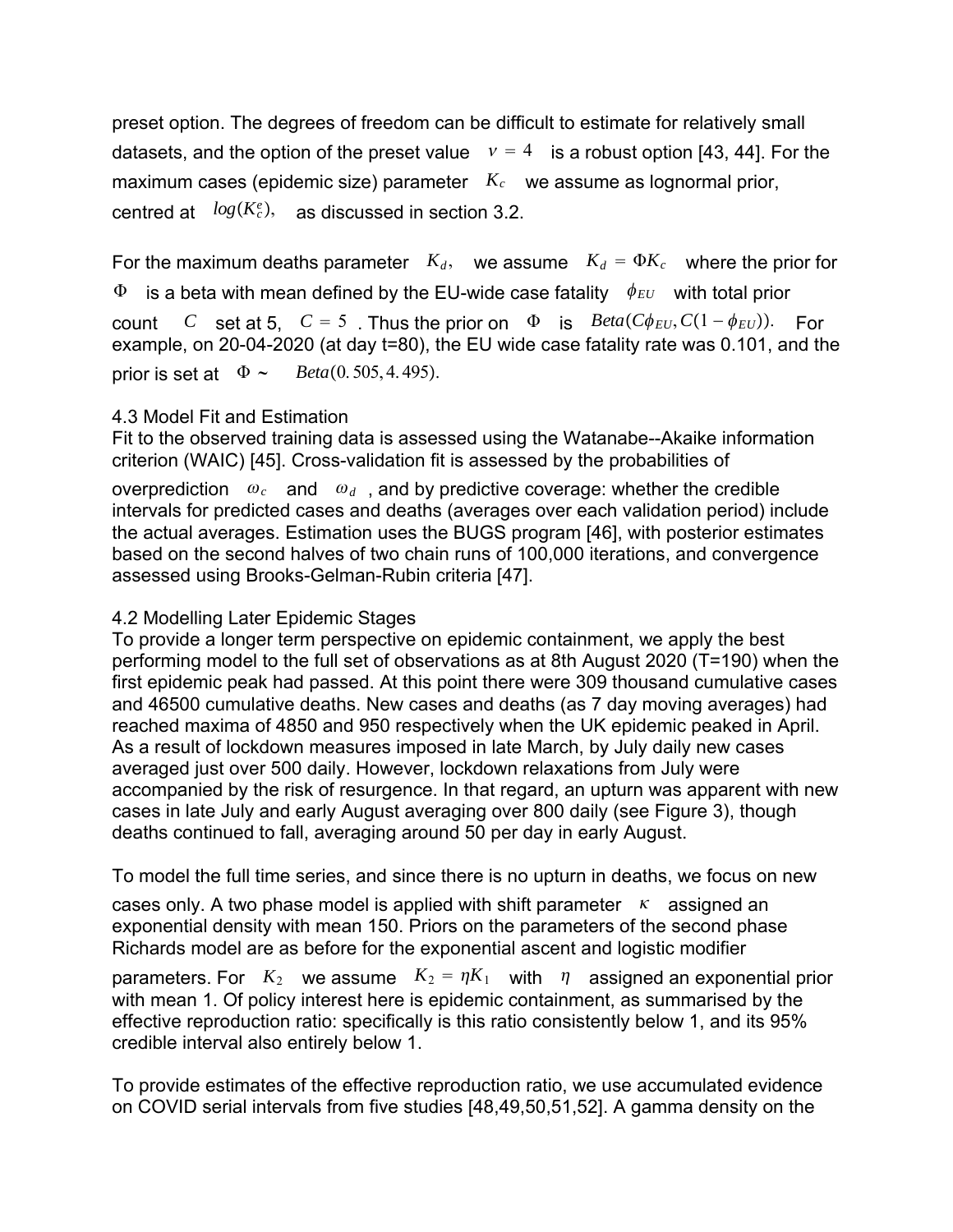serial interval (SI) is assumed, and information on mean and standard deviation of the SI, or on quantiles of SI, is converted to gamma density parameters; for use of SI quantiles in this regard, see [53]. Large samples (of a million) from each the five densities are taken, and parameters of the pooled gamma density are estimated from the pooled sample of five million; the pooled density has shape 1.38 and rate 0.36. This density is then converted to a discretized form (with 16 bins) to provide an informative prior on the SI to the model of White and Pagano [54], which updates the prior serial interval density using new case data for the UK. The paper [55] recommends that the initial, approximately exponential, epidemic phase be used in estimation, and we use UK new case data up to time 24-04-2020, when UK new cases peaked [see 55, page 3]. The updated mean serial interval is estimated as 3.5 days with standard deviation

3.1. The discretized serial interval is estimated as in [54], with  $J = 16$ .

## **5. Results and Discussion**

5.1 Table 1 compares parameter estimates from the observed (training) data under the three error assumptions for the three cross-validation analyses at M=80, M=100 and M=120. It should be noted that predictions of cases and deaths should be based not on the posterior mean or median parameter values in Table 1, but on sampled replicate data at each iteration. These are based on sampling new data from the Poisson means (4) and (5), and from the Richards model parameter profile at each particular iteration. The predicted values of cases and deaths are very close to actual values: for example,

for the PLS model at M=120, the average absolute deviation (over  $t = 2, \ldots, 120$ ) between actual new cases and predicted new cases is under 1. Table 2 compares the WAIC fits to the observed data under the nine options, while criteria regarding 20 day ahead forecasts are shown in Table 3.

5.2 Mid Term Forecasts.

Table 1 shows broad consistency between the three distributional options in terms of estimated final epidemic size  $K_c$  and eventual death total  $K_d$ . The posterior density of these parameters may be skewed, with posterior mean exceeding median.

For the PLN and PLS options the estimate of *Kc* increases as *M* does. This reflects the protracted nature of the UK downturn in cases. Posterior mean estimates of the turning points  $\tau_c$  and  $\tau_d$  vary slightly and tend to be higher for  $M = 100$  and  $M = 120$ , but for both outcomes and all *M* values are between 72 and 86. Turning point estimates for new cases  $\tau_c$  are also mostly higher under the PLS option.

Table 2 shows that the PLS option has better fit, with lower WAIC values. Hence its estimates of epidemic size and turning points are preferred, and provide a better description of the slow decline in cases from their peak. Table 3 shows generally better cross-validation performance for the PLS option. As discussed above, satisfactory prediction would have  $0.05 < \omega_c < 0.95$ , and  $0.05 < \omega_d < 0.95$ , with  $\omega_c$  or  $\omega_d$ 

over 0.95 indicating overprediction, and with  $\omega_c$  or  $\omega_d$  under 0.05 indicating underprediction. Both PG and PLN options show underprediction for higher values of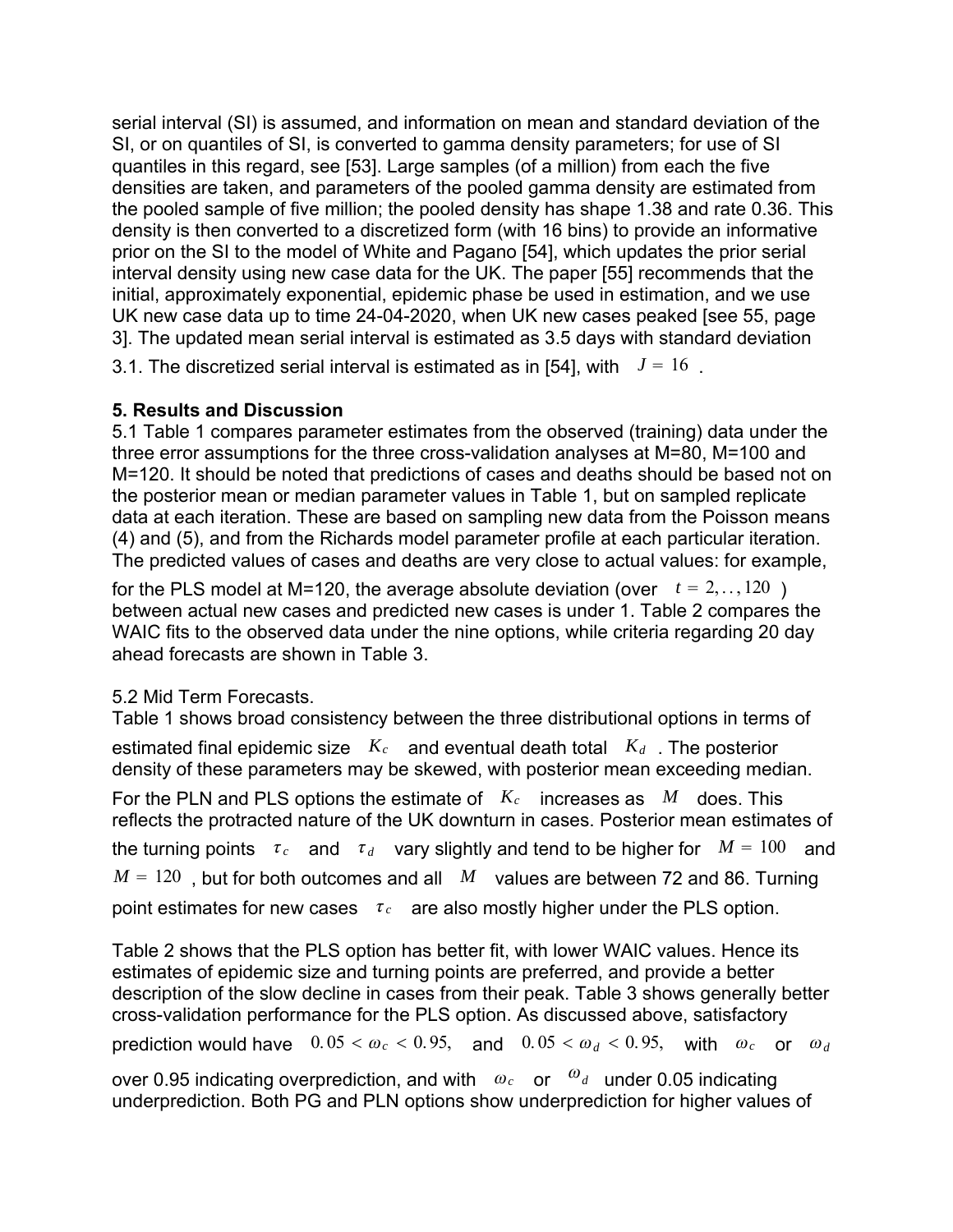*M*, and in policy terms, may be misleading in suggesting a faster decline in cases and deaths than actually occurred. By contrast for  $M = 100$  and  $M = 120$ , the 95% interval for predicted average cases under the PLS model comfortably includes the actual average new cases.

## 5.3 Longer Term Scenario

Estimates of policy relevant parameters also come from the longer term scenario when the log-Student Richards model is applied to UK COVID new case data up to day T=190 (8th August, 2020). The shift point in the two phase model is estimated as 179.1 with 95% interval from 179.0 to 179.3.

Figure 4 plots out the posterior mean estimated effective reproductive ratios (5 day moving averages), distinguishing those estimates significantly above 1. The estimates hover around 1 throughout June and the first half of July, but in late July/early August tend to exceed 1. The impression from this is that success in fully effective containment is in doubt. The estimates of the reproduction ratio, and their path through June and July, are similar to those for the UK available at

https://epiforecasts.io/covid/posts/national/united-kingdom/#national-summary and based on the methods in [56].

## **6. Conclusion**

Many applications of phenomenological models have been to complete epidemics. However, evaluation of such models based simply on their fit to observed data may give only a partial picture. Also relevant to epidemic model assessment, particularly for policy application, is the accuracy of medium term forecasts for incomplete epidemics. Arguably, evaluation in this case is better done using a cross-validation approach, where only some of the observed data are used to estimate parameters and a hold out sample can assess the accuracy of forecasts. The analysis here has shown that fit to training data and the cross validation fit are consistent in their choice of preferred model option.

Many applications of phenomenological models have also been to cumulative cases data. However, to quote [57] on cholera epidemics, "The [incidence] data from Zimbabwe show multiple peaks and other features characteristic of heterogeneously mixed populations [...]. The practice of fitting epidemic models to cumulative incidence curves rather than incidence curves can obscure these features while also violating statistical assumptions of independence between fitted data points". A focus on incidence rather than cumulative incidence does therefore bring into sharper focus the question of adequately representing often erratic fluctuations in the observed series, apparent in UK COVID data on new cases and deaths.

For larger counts, and overdispersed count data, the literature has mainly focussed on the negative binomial as the solution to such variability. So far as the authors are aware, the literature does not contain any assessment of alternative distributional choices to the Poisson-gamma mixture (negative binomial). Hence the contribution of this paper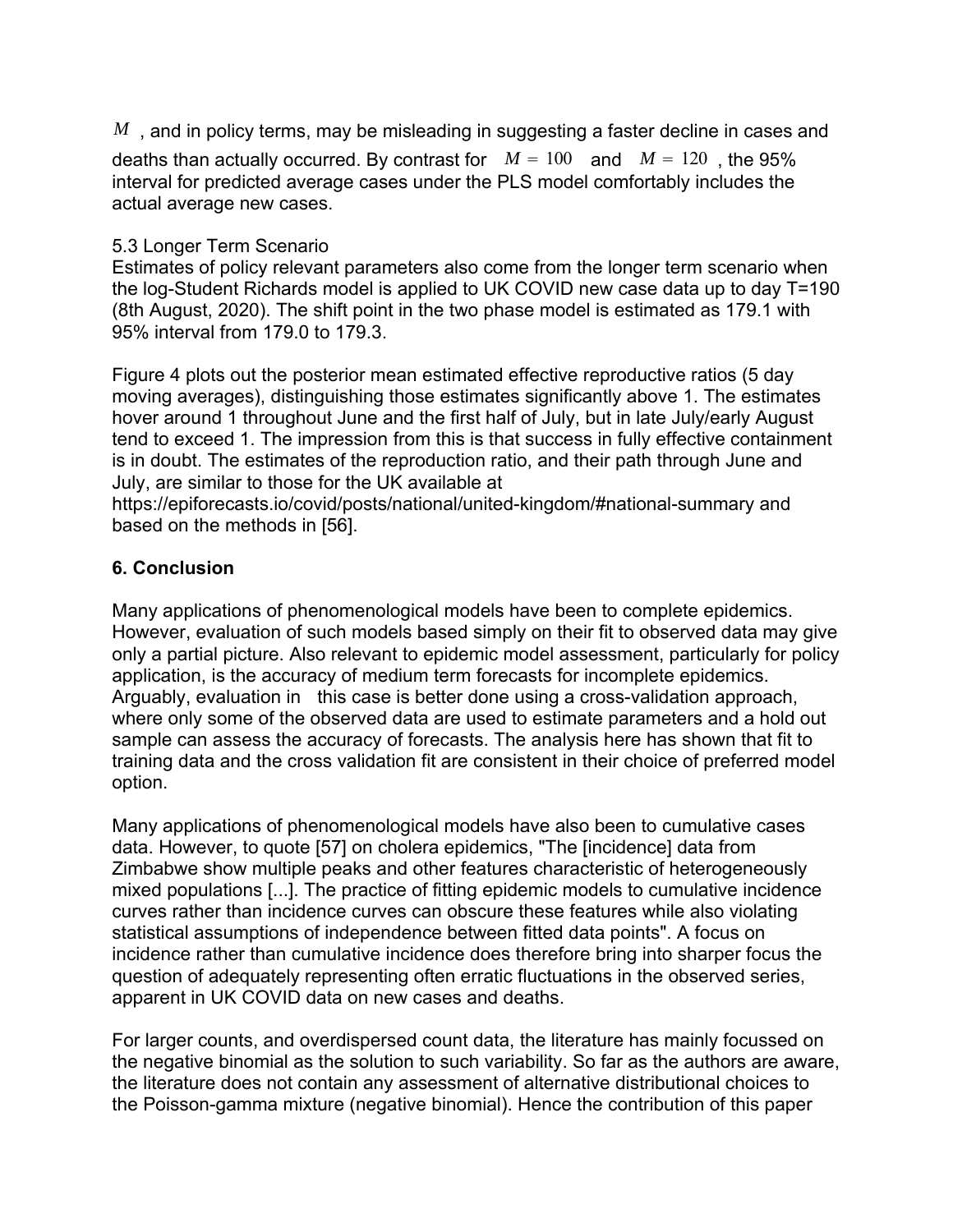rests on a comparison of the negative binomial against alternative Poisson mixture models [30]. The analysis suggests these may usefully be considered as alternatives to the negative binomial, and may both improve fit to actual observations and provide more accurate forecast performance.

There is also value in applying phenomenological models to later stages of incomplete epidemics, especially (in the case of COVID-19) after lockdown relaxation where there may be second waves of infection. The above analysis has therefore applied the Poisson-log Student to late epidemic data for the UK,with a focus on the effective reproduction rate or effective reproduction ratio. As mentioned in [58], "the COVID-19

pandemic has shown that the effective reproduction rate of the virus  $R_t$  is a crucial determinant not only of public health, but also of public policy". There are a number of ways of estimating this quantity, including novel approaches such as using Google

mobility data [59]. Here an analysis using estimates of *Rt* based on a two-phase Richards model suggest a upturn in transmission in the UK.

Competing Interests: The authors declare no competing interests.

## **References**

[1] Dong E, Du H, Gardner L. An interactive web-based dashboard to track COVID-19 in real time. The Lancet Infectious Diseases. 2020 Feb 19.

[2] Bürger R, Chowell G, Lara-Diaz L. Comparative analysis of phenomenological growth models applied to epidemic outbreaks. Mathematical Biosciences and Engineering: 16(5):4250-73, 2019

[3] Tjørve E, Tjørve KM. A unified approach to the Richards-model family for use in growth analyses: why we need only two model forms. Journal of theoretical biology. 267(3):417-25, 2010

[4] Roda, W, Varughese, M, Han, D, Li, M Why is it difficult to accurately predict the COVID-19 epidemic?. Infectious Disease Modelling, 5, 271-281, 2020.

[5] Zhao S, Musa S, Fu H, He D, Qin J. Simple framework for real-time forecast in a data-limited situation: the Zika virus (ZIKV) outbreaks in Brazil from 2015 to 2016 as an example. Parasites and Vectors. 12(1):344, 2019.

[6] Loberg S, Lehman C. Applying the unified models of ecology to forecast epidemics, with application to COVID-19. MedRxiv.https://doi.org/10.1101/2020.04.07.20056754, 2020.

[7] Wu K, Darcet D, Wang Q, Sornette D. Generalized logistic growth modeling of the COVID-19 outbreak in 29 provinces in China and in the rest of the world. arXiv preprint, arXiv:2003.05681, 2020

[8] Institute for Health Metrics and Evaluation (IHME) Forecasting covid-19 impact on hospital bed-days, ICU-days, ventilator days and deaths by us state in the next 4 months. MedRxiv,https://doi.org/10.1101/2020.03.27.20043752. 2020.

[9] Imperial College COVID-19 Response Team. Impact of non-pharmaceutical interventions (NPIs) to reduce covid-19 mortality and

healthcare demand.

https://www.imperial.ac.uk/mrc-global-infectious-disease-analysis/covid-19/report-9-imp act-of-npis-on-covid-19/, 2020.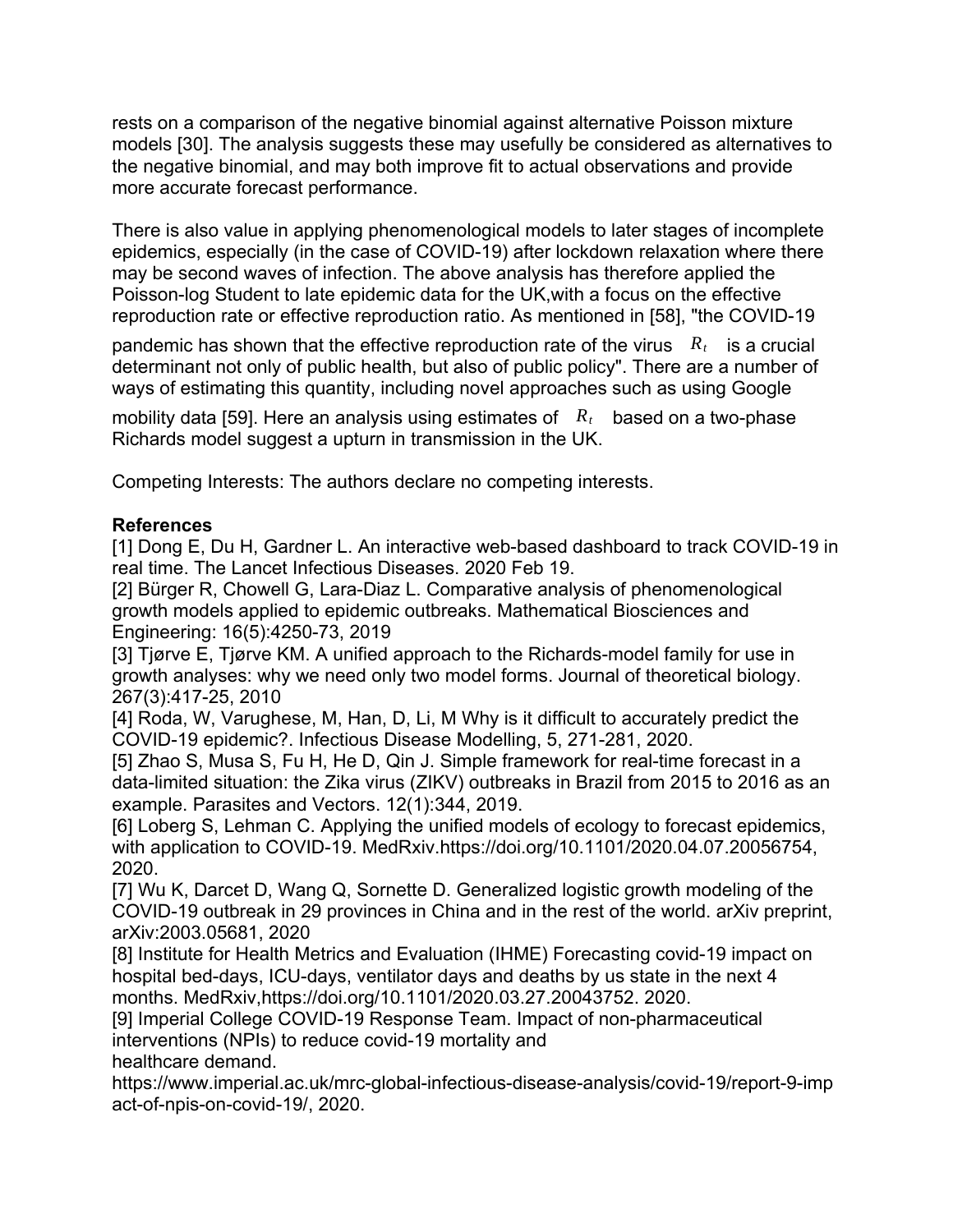[10] Chintalapudi N, Battineni G, Amenta F. COVID-19 disease outbreak forecasting of registered and recovered cases after sixty day lockdown in Italy: A data driven model approach. Journal of Microbiology, Immunology and Infection, 53, 396-403, 2020.

[11] Bayyurt L, Bayyurt B. Forecasting of COVID-19 Cases and Deaths Using ARIMA Models. MedRxiv. https://doi.org/10.1101/2020.04.17.20069237, 2020.

[12] Petropoulos F, Makridakis S. Forecasting the novel coronavirus COVID-19. PloS One. 15(3):e0231236, 2020.

[13] Johndrow J, Lum K, Gargiulo M, Ball P. Estimating the number of SARS-CoV-2 infections and the impact of social distancing in the United States. ArXiv, https://arxiv.org/abs/2004.02605, 2020.

[14] Lawson A, Onicescu G, Ellerbe C. Foot and mouth disease revisited: re-analysis using Bayesian spatial susceptible-infectious-removed models. Spatial and Spatio-temporal Epidemiology, 2(3):185-94, 2011.

[15] Bracher J, Held L. Endemic-epidemic models with discrete-time serial interval distributions for infectious disease prediction. arXiv preprint, arXiv:1901.03090, 2019 [16] Roosa K, Lee Y, Luo R, Kirpich A, Rothenberg R, Hyman J, Yan P, Chowell G. Short-term forecasts of the COVID-19 epidemic in Guangdong and Zhejiang, China. Journal of Clinical Medicine. 9(2):596, 2020

[17] Pancrazi R. Estimating and forecasting COVID-19 evolution in the UK and its regions.

https://warwick.ac.uk/fac/soc/economics/research/centres/cage/publications/bn20.2020. pdf, 2020.

[18] Batista M. Estimation of the final size of the coronavirus epidemic by the logistic model. MedRxiv. https://www.medrxiv.org/content/10.1101/2020.03.11.20024901v2, 2020

[19] Shen, C. Logistic growth modelling of COVID-19 proliferation in China and its international implications. International Journal of Infectious Diseases, 96,582-589, 2020.

[20] Hsieh Y. Richards model: a simple procedure for real-time prediction of outbreak severity. In "Modeling and Dynamics of Infectious Diseases", World Scientific, eds Zhien Ma, Yicang Zhou, Jianhong Wu, pp. 216-236, 2009

[21] Wang X, Wu J, Yang Y. Richards model revisited: Validation by and application to infection dynamics. Journal of Theoretical Biology. 313:12-19, 2012

[22] Linton O. When will the coronavirus pandemic peak?. LSE Business Review. https://blogs.lse.ac.uk/businessreview/2020/04/07/when-will-the-coronavirus-pandemicpeak/, 2020

[23] Jia L, Li K, Jiang, Y, Guo, X. Prediction and analysis of Coronavirus Disease 2019. ArXiv preprint arXiv:2003.05447, 2020.

[24] Liu, W., Tang, S, Xiao, Y. Model selection and evaluation based on emerging infectious disease data sets including A/H1N1 and Ebola. Computational and Mathematical Methods in Medicine, 2015.

[25] Chowell G, Hincapie-Palacio D, Ospina J, Pell B, Tarig A, Dahal S, Moghadas S, Smirnova A, Simonsen L, Viboud C. Using Phenomenological Models to Characterize Transmissibility and Forecast Patterns and Final Burden of Zika Epidemics. PLOS Currents Outbreaks. doi:

10.1371/currents.outbreaks.f14b2217c902f453d9320a43a35b9583, 2016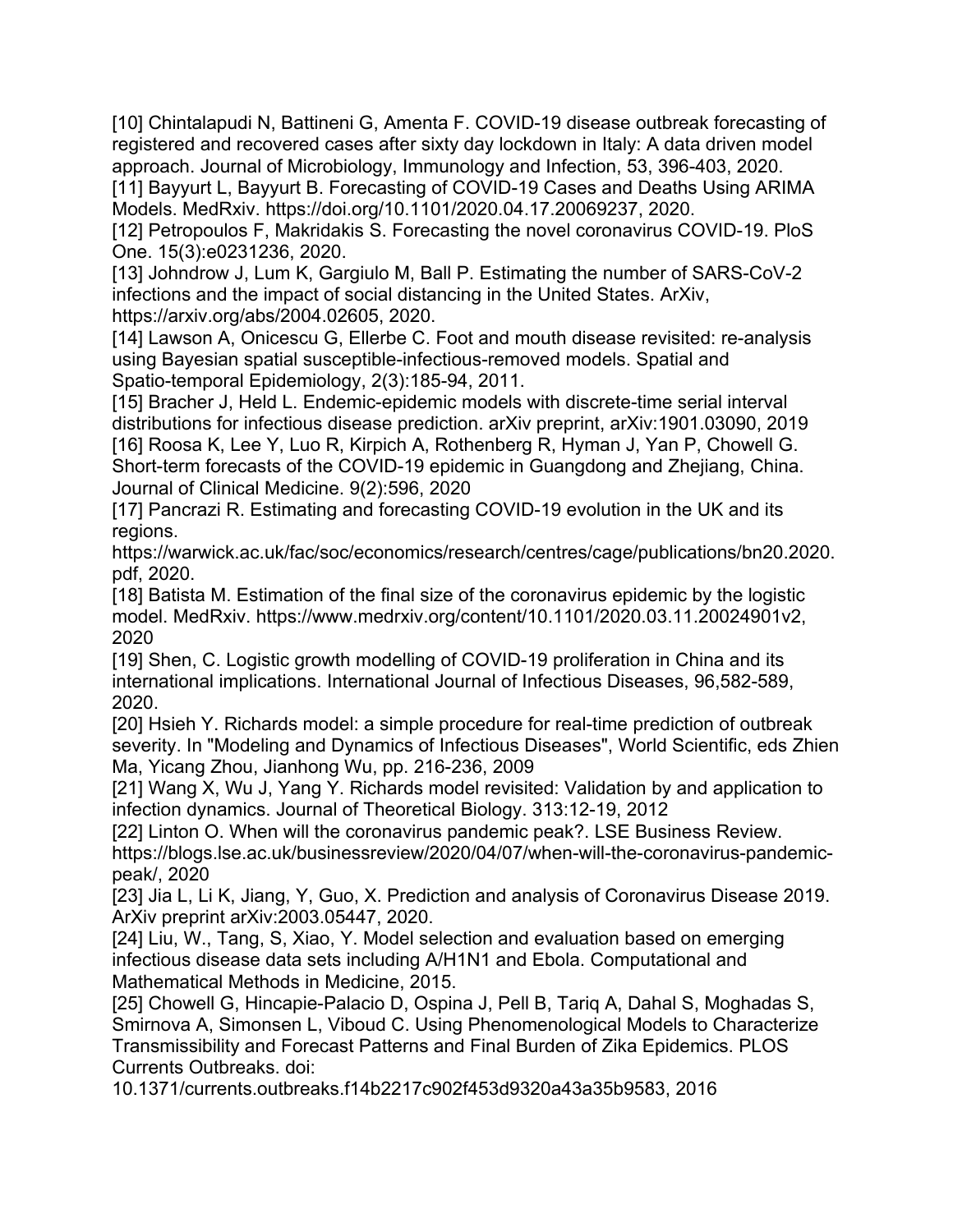[26] Viboud C, Simonsen L, Chowell G. A generalized-growth model to characterize the early ascending phase of infectious disease outbreaks. Epidemics. 15:27-37, 2016. [27] Bauckhage C, The Math of Epidemic Outbreaks and Spread (Part 3) Least Squares Fitting of Gompertz Growth Models.

https://www.researchgate.net/profile/Christian\_Bauckhage/publication/ [28] King A, Domenech de Cellès M, Magpantay F, Rohani P. Avoidable errors in the modelling of outbreaks of emerging pathogens, with special reference to Ebola. Proceedings of the Royal Society B: Biological Sciences. 282(1806):20150347, 2015 [29] Zhou M, Li L, Dunson D, Carin L. Lognormal and gamma mixed negative binomial regression. In Proceedings of the International Conference on Machine Learning, Vol. 2012, 1343-1350, 2012

[30] Karlis D, Xekalaki E. Mixed poisson distributions. International Statistical Review. 73(1):35-58, 2005.

[31] Gaver, D, O'Muircheartaigh, I. Robust empirical Bayes analyses of event rates. Technometrics, 29(1), pp.1-15, 1987.

[32] Sohn, S. A comparative study of four estimators for analyzing the random event rate of the Poisson process. Journal of Statistical Computation and Simulation, 49(1-2), 1-10, 1994

[33] Trinh G, Rungie C, Wright M, Driesener C, Dawes J. Predicting future purchases with the Poisson log-normal model. Marketing Letters, 25(2):219-34, 2014

[34] Connolly, S, Dornelas, M., Bellwood, D, Hughes, T. Testing species abundance models: a new bootstrap approach applied to Indo-Pacific coral reefs. Ecology, 90, 3138--3149,2009.

[35] Miranda-Moreno, L, Fu, L., Saccomano, F, Labbe, A. Alternative risk model for ranking locations for safety improvement. Transportation Research Record, 1908, 1--8, 2005.

[36] Böttcher L, Xia M, Chou T. Why estimating population-based case fatality rates during epidemics may be misleading. medRxiv 2020.03.26.20044693; doi: https://doi.org/10.1101/2020.03.26.20044693

[37] Vaughan A. Getting less deadly? New Scientist, Volume 247, Issue 3297, page 7. [38] Gelman, A. A Bayesian formulation of exploratory data analysis and goodness-of-fit testing. International Statistical Review, 71(2),369-382, 2003.

[39] Hsieh Y, Cheng Y. Real-time forecast of multiphase outbreak. Emerging Infectious Diseases. 2006, 12(1):122

[40] Cori A, Ferguson N, Fraser C. A new framework and software to estimate time-varying reproduction numbers during epidemics. Am J Epidemiol, 178(9): 1505--12, 2013

[41] Nishiura H, Chowell G. The effective reproduction number as a prelude to statistical estimation of time-dependent epidemic trends. In: Mathematical and Statistical Estimation Approaches in Epidemiology 2009 (pp. 103-121). Springer, Dordrecht.

[42] Peel, D, McLachlan, G. Robust mixture modelling using the t distribution. Statistics and Computing, 10(4), 339-348, 2000

[43] Gaver D, Jacobs P, O'Muircheartaigh I. Regression analysis of hierarchical poisson-like event rate data: superpopulation model effect on predictions. Communications in Statistics-Theory and Methods. 19(10):3779-97, 1990

[44] Gelman A, Carlin J, Stern H, Dunson D, Vehtari A, Rubin D. Bayesian Data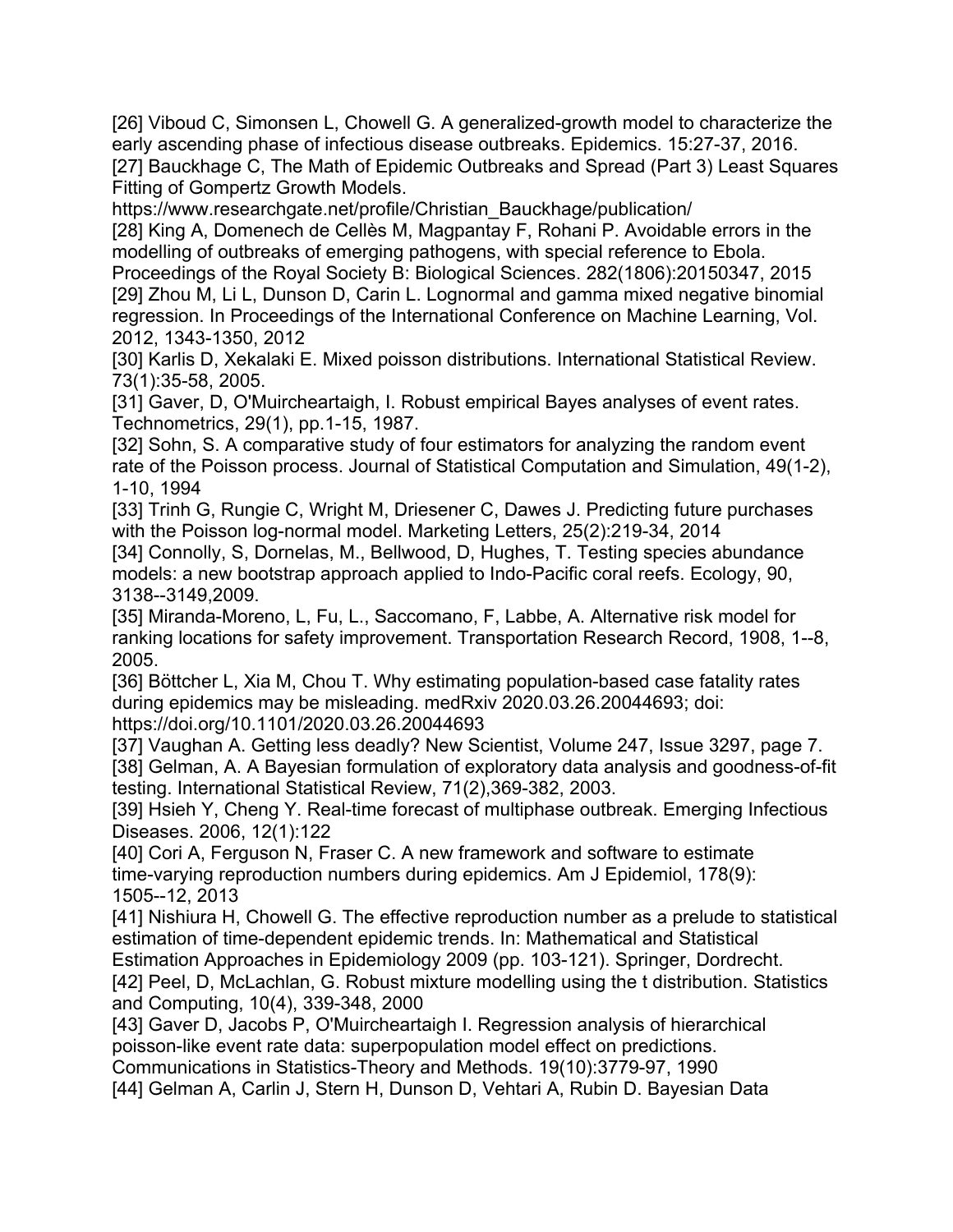Analysis, 3rd Edition (Chapman & Hall/CRC), 2013.

[45] Watanabe, S. A Widely Applicable Bayesian Information Criterion. Journal of Machine Learning Research. 14: 867--897, 2013.

[46] Lunn, D, Thomas, A., Best, N, Spiegelhalter, D (2000) WinBUGS --- a Bayesian modelling framework: concepts, structure, and extensibility. Statistics and Computing, 10:325--337

[47] Brooks, S, Gelman, A. (1998) General methods for monitoring convergence of iterative simulations. Journal of Computational and Graphical Statistics, 7, 434-455. [48] Bi Q, Wu Y, Mei S, Ye C, Zou X, Zhang Z, Liu X, Wei L, Truelove S, Zhang T, Gao W. Epidemiology and transmission of COVID-19 in 391 cases and 1286 of their close contacts in Shenzhen, China: a retrospective cohort study. The Lancet Infectious Diseases. https://www.thelancet.com/pdfs/journals/laninf/PIIS1473-3099(20)30287-5, 2020

[49] Cereda D, Tirani M, Rovida F, Demicheli V, Ajelli M, Poletti P, Trentini F, Guzzetta G, Marziano V, Barone A, Magoni M. The early phase of the COVID-19 outbreak in Lombardy, Italy. arXiv preprint arXiv:2003.09320. 2020.

[50] Chan Y, Flasche S, Lam T, Leung M, Wong M, Lam H, Chuang S. Transmission dynamics, serial interval and epidemiology of COVID-19 diseases in Hong Kong under different control measures. Wellcome Open Research. 11;5(91):91, 2020

[51] Nishiura H, Linton N, Akhmetzhanov A. Serial interval of novel coronavirus (COVID-19) infections. International Journal of Infectious Diseases. 93, 284-286, 2020. [52] Du Z, Xu X, Wu Y, Wang L, Cowling B, Meyers L. Serial interval of COVID-19 among publicly reported confirmed cases. Emerging Infectious Diseases. 26(6):1341-1343, 2020

[53] Belisle, P. 2012. Computing gamma distribution parameters by gamma.parms.from.quantiles().

http://www.medicine.mcgill.ca/epidemiology/Joseph/PBelisle/GammaParmsFromQuantil es.html.

[54] White L, Pagano M. A likelihood-based method for real-time estimation of the serial interval and reproductive number of an epidemic. Statistics in medicine. 27(16):2999-3016, 2008

[55] Obadia T, Haneef R, Boëlle PY. The R0 package: a toolbox to estimate reproduction numbers for epidemic outbreaks. BMC Medical Informatics and Decision Making. 2012, 12(1):1-9.

[56] Abbott S, Hellewell J, Thompson R, Sherratt K, Gibbs H, Bosse N, Munday J, Meakin S, Doughty E, Chun J, Chan Y. Estimating the time-varying reproduction number of SARS-CoV-2 using national and subnational case counts. Wellcome Open Research. 2020 Jun 1;5(112):112.

[57] Grad Y, Miller J, Lipsitch M. Cholera modeling: challenges to quantitative analysis and predicting the impact of interventions. Epidemiology, 2012, 23(4):523.

[58] Holden R, Thornton D. The Stochastic Reproduction Rate of a Virus. COVID Economics, Vol 41, pp 100-128, CEPR Press, 2020.

[59] Parr, J. COVID-19 Data Analysis, Part 6: Insights from Forecasting COVID-19 Transmission Rates In Mexico with Google Mobility Data.

https://dai-global-digital.com/forecasting-covid-19-transmission-using-google-mobility.ht ml.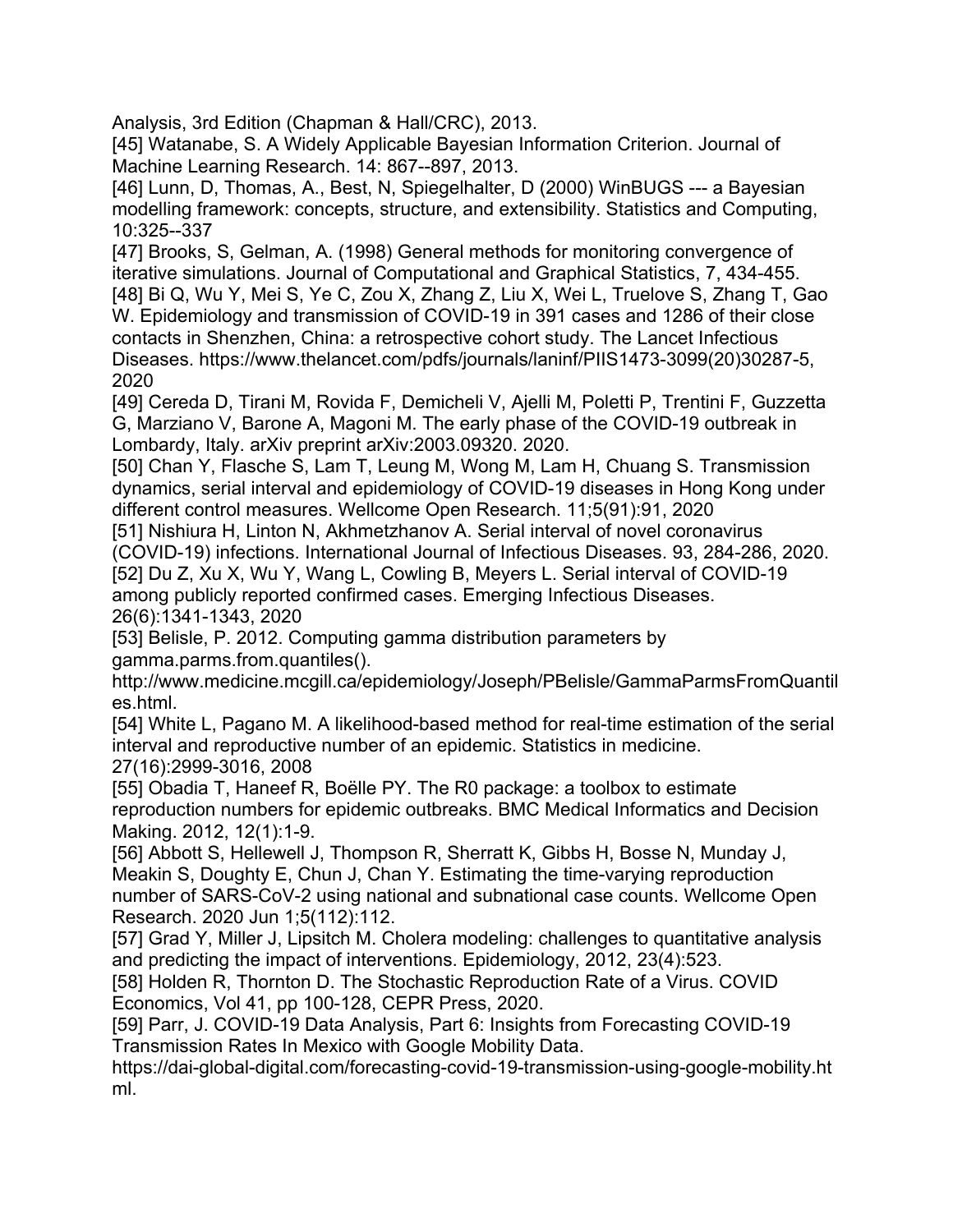|                           | Poisson-gamma |        |               |         |        |         | Poisson-lognormal |        | <b>Poisson-log Student</b> |        |        |        |  |  |
|---------------------------|---------------|--------|---------------|---------|--------|---------|-------------------|--------|----------------------------|--------|--------|--------|--|--|
| Parameter                 | Mean          | 2.5%   | Median        | 97.5%   | Mean   | 2.5%    | Median            | 97.5%  | Mean                       | 2.5%   | Median | 97.5%  |  |  |
| Κc                        | 373800        | 151800 | 210500        | 1172000 | 170200 | 135900  | 153200            | 289000 | 198800                     | 135100 | 177200 | 336600 |  |  |
| Kd                        | 32920         | 25070  | 32080         | 45560   | 33220  | 24180   | 32390             | 46770  | 35780                      | 17950  | 29060  | 91460  |  |  |
| rc                        | 0.31          | 0.22   | 0.27          | 0.58    | 0.24   | 0.19    | 0.23              | 0.30   | 0.12                       | 0.08   | 0.13   | 0.18   |  |  |
| rd                        | 0.82          | 0.44   | 0.75          | 1.51    | 0.80   | 0.38    | 0.67              | 1.81   | 0.29                       | 0.17   | 0.28   | 0.46   |  |  |
| ac                        | 0.31          | 0.07   | 0.32          | 0.60    | 0.54   | 0.21    | 0.55              | 0.89   | 1.06                       | 0.53   | 1.06   | 1.79   |  |  |
| $\mathbf{a}_{\mathsf{d}}$ | 0.13          | 0.05   | 0.12          | 0.26    | 0.14   | 0.04    | 0.13              | 0.33   | 0.75                       | 0.20   | 0.63   | 1.75   |  |  |
| ф                         | 0.13          | 0.03   | 0.15          | 0.25    | 0.21   | 0.10    | 0.20              | 0.31   | 0.18                       | 0.09   | 0.16   | 0.40   |  |  |
| τ                         | 76.2          | 72     | 75            | 80      | 72.5   | 70.0    | 72.0              | 80.0   | 76.1                       | 73.0   | 75.0   | 80.0   |  |  |
| Td                        | 74.5          | 71     | 74            | 79      | 74.7   | 71.0    | 75.0              | 80.0   | 75.8                       | 71.0   | 76.0   | 80.0   |  |  |
|                           | $M=100$       |        |               |         |        |         |                   |        |                            |        |        |        |  |  |
|                           |               |        | Poisson-gamma |         |        |         | Poisson-lognormal |        | <b>Poisson-log Student</b> |        |        |        |  |  |
| Parameter                 | Mean          | 2.5%   | Median        | 97.5%   | Mean   | 2.5%    | Median            | 97.5%  | Mean                       | 2.5%   | Median | 97.5%  |  |  |
| K.                        | 271040        | 243490 | 268820        | 310190  | 262700 | 245700  | 261100            | 284000 | 295800                     | 223800 | 276400 | 453200 |  |  |
| Kd                        | 37395         | 35097  | 37274         | 40538   | 37040  | 34470   | 36920             | 40340  | 38740                      | 32290  | 37610  | 53060  |  |  |
| rc                        | 0.30          | 0.22   | 0.30          | 0.38    | 0.26   | 0.22    | 0.26              | 0.33   | 0.18                       | 0.13   | 0.17   | 0.27   |  |  |
| $\mathbf{r}_\mathsf{d}$   | 1.51          | 0.63   | 1.21          | 4.01    | 1.27   | 0.48    | 1.06              | 2.88   | 0.55                       | 0.22   | 0.49   | 1.12   |  |  |
| ac                        | 0.25          | 0.17   | 0.24          | 0.42    | 0.28   | 0.20    | 0.28              | 0.37   | 0.46                       | 0.20   | 0.46   | 0.83   |  |  |
| ad                        | 0.07          | 0.02   | 0.06          | 0.13    | 0.08   | 0.02    | 0.07              | 0.17   | 0.20                       | 0.06   | 0.15   | 0.62   |  |  |
| ф                         | 0.14          | 0.12   | 0.14          | 0.16    | 0.14   | 0.13    | 0.14              | 0.16   | 0.14                       | 0.08   | 0.13   | 0.20   |  |  |
| $\tau_{\rm c}$            | 79.4          | 78     | 79            | 82      | 79.0   | 78      | 79                | 80     | 83.1                       | 78     | 82     | 97     |  |  |
| Td                        | 76.2          | 75     | 76            | 77      | 76.1   | 75      | 76                | 77     | 77.6                       | 75     | 77     | 83     |  |  |
|                           |               |        |               |         |        | $M=120$ |                   |        |                            |        |        |        |  |  |
|                           | Poisson-gamma |        |               |         |        |         | Poisson-lognormal |        | <b>Poisson-log Student</b> |        |        |        |  |  |
| Parameter                 | Mean          | 2.5%   | Median        | 97.5%   | Mean   | 2.5%    | Median            | 97.5%  | Mean                       | 2.5%   | Median | 97.5%  |  |  |
| K <sub>c</sub>            | 302800        | 295900 | 302300        | 312100  | 303100 | 293900  | 302700            | 317100 | 349100                     | 282000 | 321300 | 549100 |  |  |
| Kd                        | 40670         | 39670  | 40630         | 41890   | 40370  | 39410   | 40330             | 41560  | 41050                      | 38580  | 40770  | 45020  |  |  |
| rc                        | 0.38          | 0.30   | 0.36          | 0.51    | 0.34   | 0.25    | 0.32              | 0.49   | 0.40                       | 0.11   | 0.45   | 0.80   |  |  |
| rd                        | 1.87          | 0.65   | 1.50          | 5.38    | 1.57   | 0.67    | 1.52              | 2.82   | 0.94                       | 0.34   | 0.78   | 2.35   |  |  |
| a                         | 0.16          | 0.11   | 0.16          | 0.21    | 0.18   | 0.11    | 0.18              | 0.24   | 0.27                       | 0.04   | 0.30   | 0.69   |  |  |
| ad                        | 0.05          | 0.01   | 0.04          | 0.11    | 0.05   | 0.02    | 0.04              | 0.10   | 0.09                       | 0.03   | 0.08   | 0.22   |  |  |
| ф                         | 0.13          | 0.13   | 0.13          | 0.14    | 0.13   | 0.13    | 0.13              | 0.14   | 0.12                       | 0.07   | 0.13   | 0.15   |  |  |
| $\tau_c$                  | 81.0          | 80     | 81            | 82      | 81.2   | 81      | 81                | 82     | 85.6                       | 82     | 84     | 99     |  |  |
| $\tau_{\rm d}$            | 77.3          | 77     | 77            | 78      | 77.1   | 77      | 77                | 78     | 77.9                       | 77     | 78     | 79     |  |  |

**Table 1 Estimations according to Timing of Cross‐Validation Period (M is days after start of epidemic)** 

**M=80**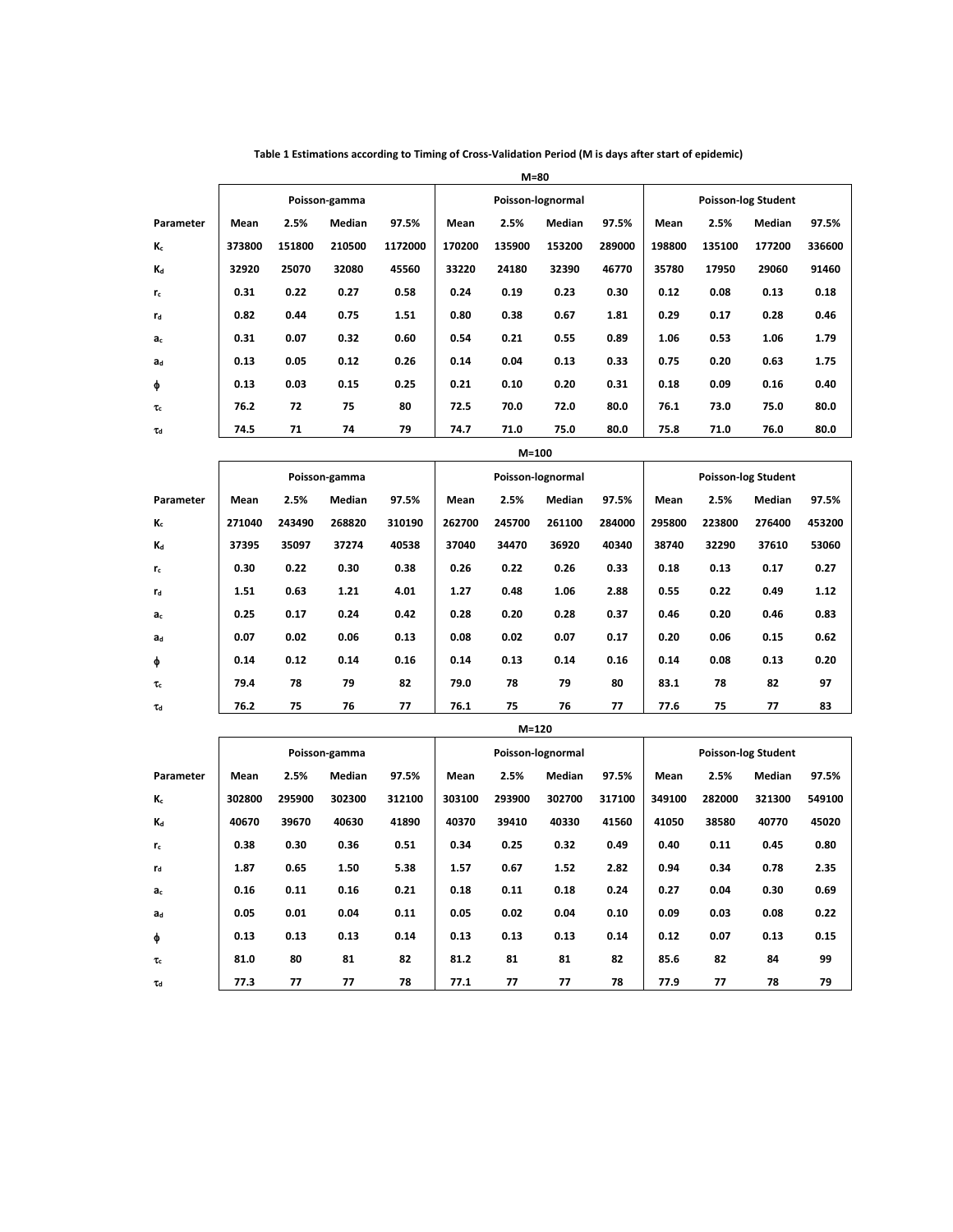## **Table 2 Fit to Training Data (WAIC Criterion)**

|               | Poisson-gamma | Poisson-<br>lognormal | Poisson-log<br><b>Student</b> |  |  |  |
|---------------|---------------|-----------------------|-------------------------------|--|--|--|
|               |               | $M = 80$              |                               |  |  |  |
| Cases         | 605.0         | 600.0                 | 564.1                         |  |  |  |
| <b>Deaths</b> | 365.7         | 367.4                 | 350.4                         |  |  |  |
| <b>Total</b>  | 970.7         | 967.4                 | 914.5                         |  |  |  |
|               |               | $M=100$               |                               |  |  |  |
| Cases         | 851.6         | 845.8                 | 808.8                         |  |  |  |
| <b>Deaths</b> | 562.0         | 560.1                 | 550.1                         |  |  |  |
| Total         | 1413.6        | 1405.9                | 1358.9                        |  |  |  |
|               |               | $M=120$               |                               |  |  |  |
| Cases         | 1097.0        | 1086.3                | 1042.3                        |  |  |  |
| <b>Deaths</b> | 743.3         | 741.4                 | 731.5                         |  |  |  |
| <b>Total</b>  | 1840.4        | 1827.7                | 1773.8                        |  |  |  |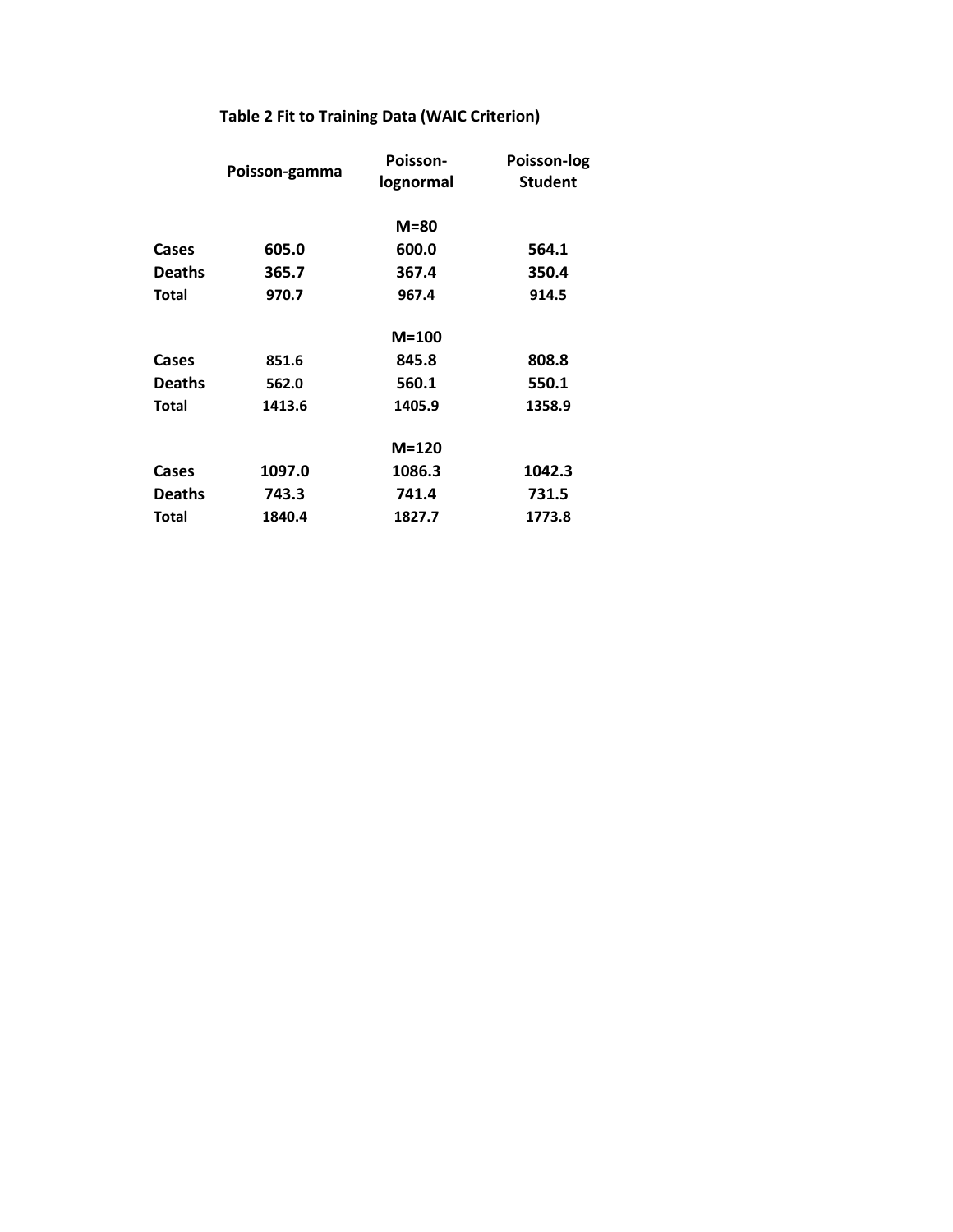| $M = 80$                                  | Poisson-gamma (PG) |                    |               |                         | Poisson-lognormal (PLN) |       |               |                                  | <b>Poisson-log Student (PLS)</b> |      |               |       |
|-------------------------------------------|--------------------|--------------------|---------------|-------------------------|-------------------------|-------|---------------|----------------------------------|----------------------------------|------|---------------|-------|
| <b>Criterion</b>                          | Mean               | 2.5%               | <b>Median</b> | 97.5%                   | Mean                    | 2.5%  | <b>Median</b> | 97.5%                            | <b>Mean</b>                      | 2.5% | <b>Median</b> | 97.5% |
| <b>Average Daily Cases</b>                | 4357               | 1818               | 3686          | 7407                    | 2214                    | 1078  | 1881          | 4875                             | 3118                             | 1043 | 2869          | 5652  |
| <b>Average Daily Deaths</b>               | 609                | 344                | 603           | 904                     | 613                     | 303.8 | 613.4         | 921.8                            | 587                              | 0    | 514           | 1471  |
| $\omega_c$                                | 0.41               |                    |               |                         | 0.03                    |       |               |                                  | 0.16                             |      |               |       |
| $\omega_d$                                | 0.34               |                    |               |                         | 0.38                    |       |               |                                  | 0.40                             |      |               |       |
| Actual Daily Averages in period (M+1,M+F) |                    |                    |               |                         |                         |       |               |                                  |                                  |      |               |       |
| <b>New Cases</b>                          | 4857               |                    |               |                         |                         |       |               |                                  |                                  |      |               |       |
| <b>New Deaths</b>                         | 662                |                    |               |                         |                         |       |               |                                  |                                  |      |               |       |
| $M=100$                                   |                    | Poisson-gamma (PG) |               |                         | Poisson-lognormal (PLN) |       |               |                                  | <b>Poisson-log Student (PLS)</b> |      |               |       |
| <b>Criterion</b>                          | Mean               | 2.5%               | <b>Median</b> | 97.5%                   | Mean                    | 2.5%  | <b>Median</b> | 97.5%                            | Mean                             | 2.5% | Median        | 97.5% |
| <b>Average Daily Cases</b>                | 2346               | 1523               | 2353          | 3173                    | 1975                    | 1384  | 1947          | 2658                             | 2630                             | 622  | 2565          | 4340  |
| <b>Average Daily Deaths</b>               | 265                | 184                | 265           | 351                     | 224.8                   | 135.8 | 221.5         | 332.8                            | 275                              | 52   | 276           | 510   |
| $\omega_c$                                | 0.09               |                    |               |                         | 0.00                    |       |               |                                  | 0.31                             |      |               |       |
| $\omega_d$                                | 0.06               |                    |               |                         | 0.03                    |       |               |                                  | 0.32                             |      |               |       |
| Actual Averages in period (M+1,M+F)       |                    |                    |               |                         |                         |       |               |                                  |                                  |      |               |       |
| Cases                                     | 3039               |                    |               |                         |                         |       |               |                                  |                                  |      |               |       |
| <b>Deaths</b>                             | 330                |                    |               |                         |                         |       |               |                                  |                                  |      |               |       |
| $M=120$                                   | Poisson-gamma (PG) |                    |               | Poisson-lognormal (PLN) |                         |       |               | <b>Poisson-log Student (PLS)</b> |                                  |      |               |       |
| <b>Criterion</b>                          | Mean               | 2.5%               | Median        | 97.5%                   | Mean                    | 2.5%  | Median        | 97.5%                            | Mean                             | 2.5% | Median        | 97.5% |
| <b>Average Daily Cases</b>                | 1132               | 1006               | 1129          | 1274                    | 1133                    | 963.2 | 1136          | 1320                             | 1310                             | 604  | 1358          | 1835  |
| <b>Average Daily Deaths</b>               | 129                | 89                 | 129           | 170                     | 117.9                   | 77.6  | 117.6         | 160.4                            | 135                              | 37   | 134           | 236   |
| $\omega_c$                                | 0.00               |                    |               |                         | 0.00                    |       |               |                                  | 0.42                             |      |               |       |
| $\omega_d$                                | 0.00               |                    |               |                         | 0.00                    |       |               |                                  | 0.07                             |      |               |       |
| Actual Averages in period (M+1,M+F)       |                    |                    |               |                         |                         |       |               |                                  |                                  |      |               |       |
| Cases                                     | 1506               |                    |               |                         |                         |       |               |                                  |                                  |      |               |       |
| <b>Deaths</b>                             | 216                |                    |               |                         |                         |       |               |                                  |                                  |      |               |       |

## **Table 3 Criteria for Out‐sample Predictions (M is Number of Days in Training Sample; F=20 in all cases)**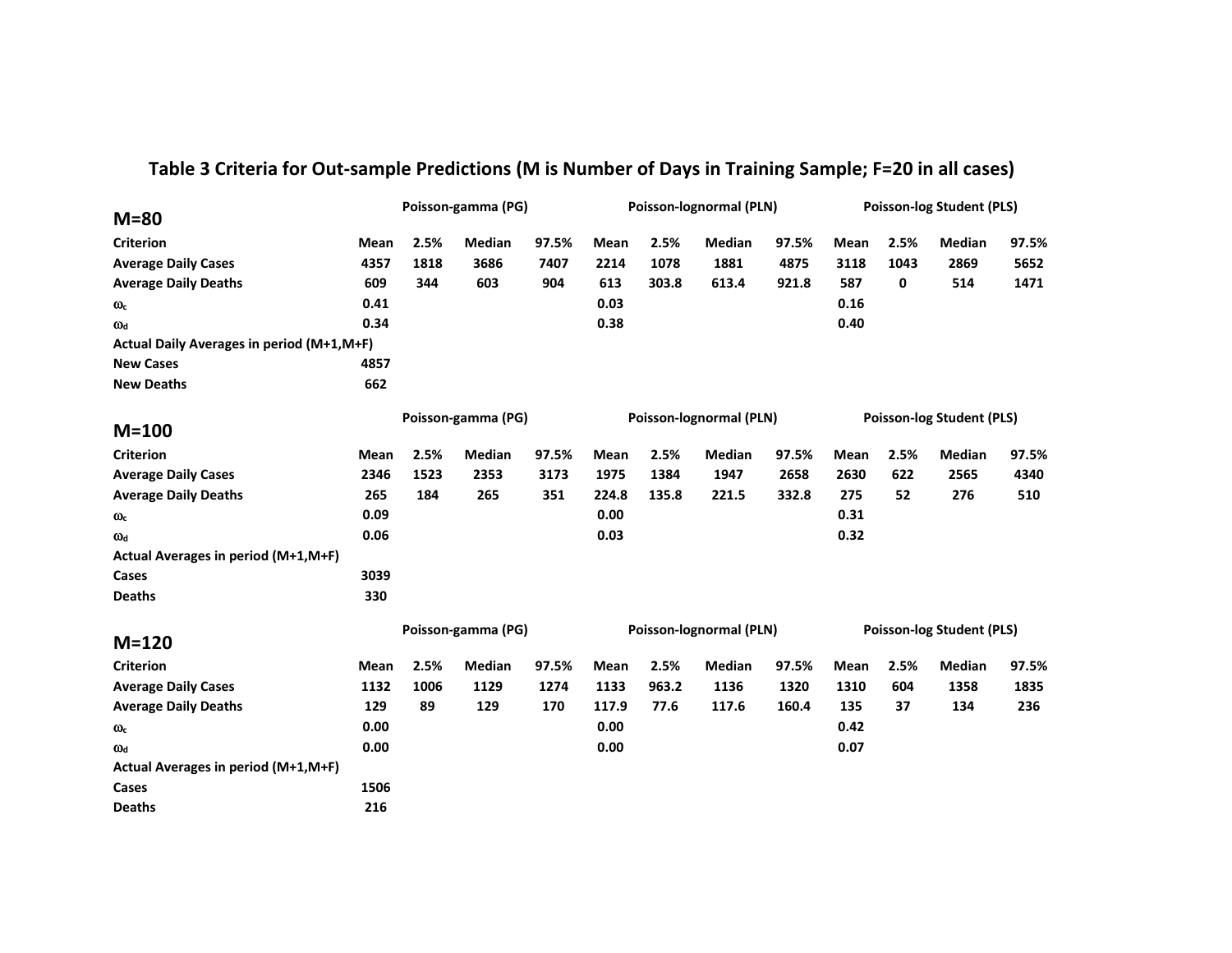

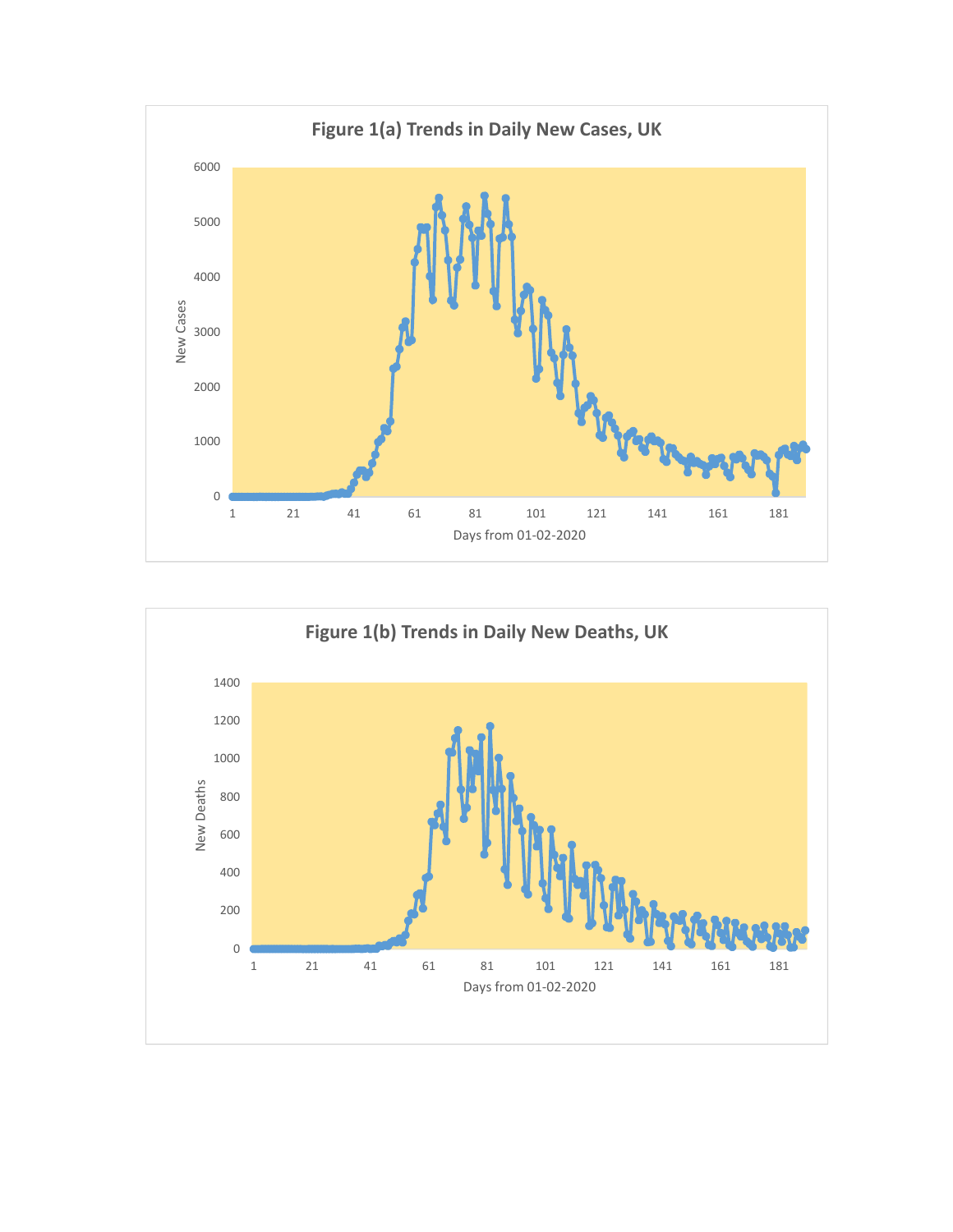

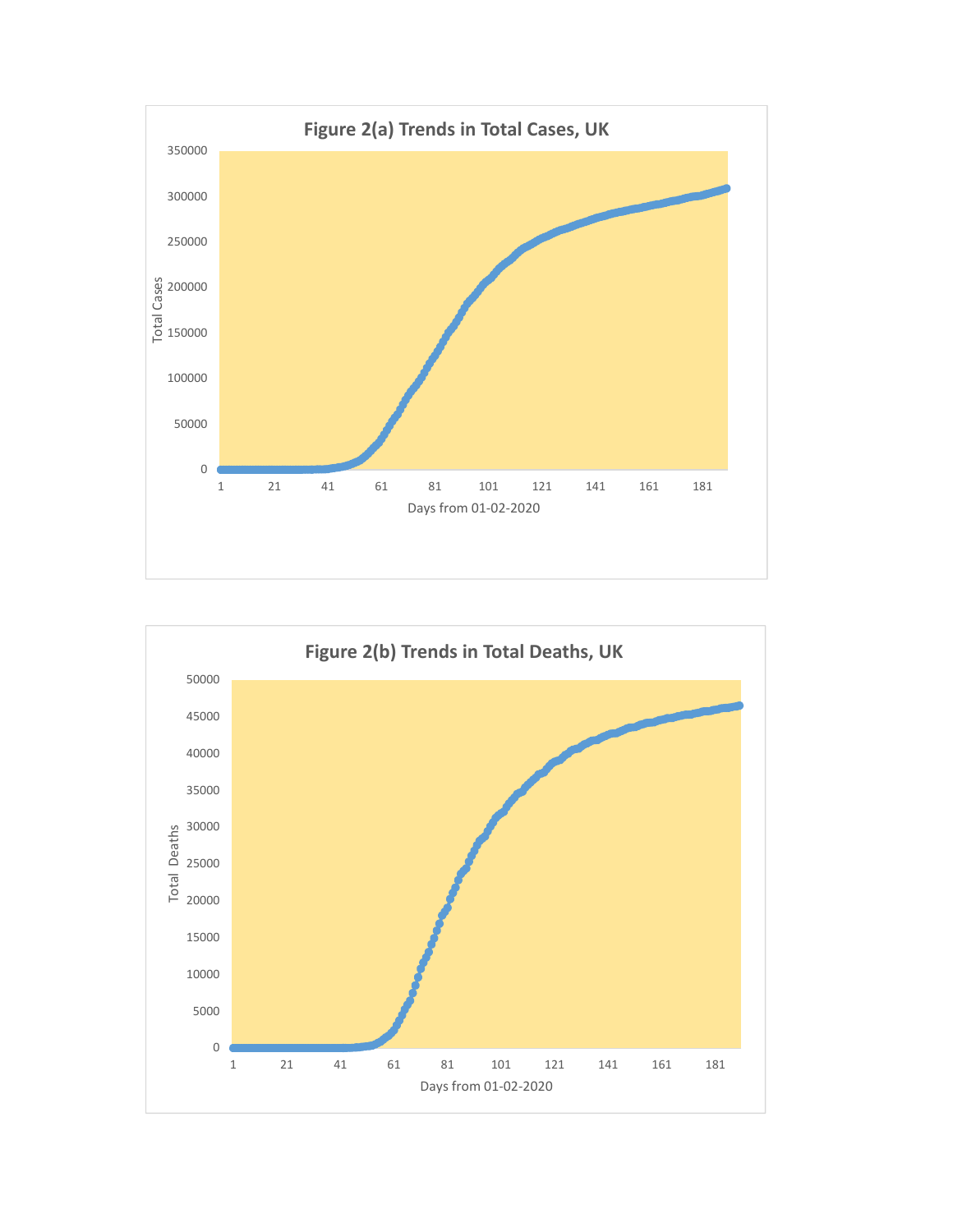